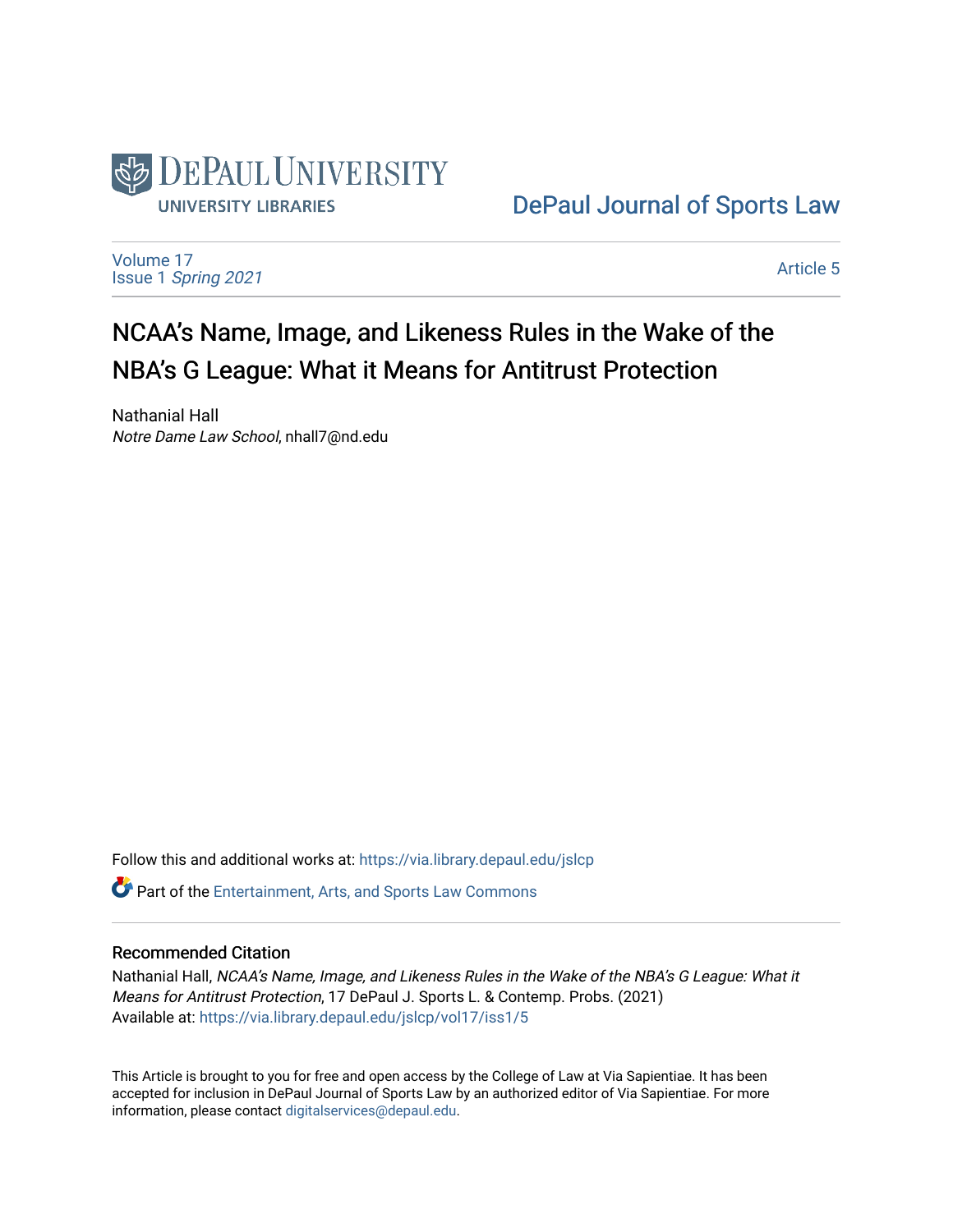#### INTRODUCTION:

The current landscape of professional basketball has changed considerably over the last fifteen years, and nothing has been more contentious than the NBA's drafting rules. In fact, during the negotiations for the 2017-2024 NBA Collective Bargaining Agreement ("CBA"), the age restriction rule was a major discussion point for the two bargaining units.<sup>1</sup> Age eligibility restrictions have been topics collectively bargained for since 2005, where, until then, athletes only needed a high school diploma to play in the NBA. $<sup>2</sup>$  This new rule which increased the draft</sup> eligibility floor to the age of nineteen, colloquially regarded as the "one-and-done" rule, has been the center of debate amongst sports analysts and academics since it was enacted.<sup>3</sup> Prior to 2005, the NBA had begun to see an influx of high school players forego college, favoring instead an immediate transition to professional basketball. Players such as LeBron James, Kobe Bryant, Kevin Garnett, and Dwight Howard quickly became household names with their instant success.<sup>4</sup>

Players like Kwame Brown, Sebastian Telfair, and Robert Swift, on the other hand, proved to be unproductive and had short-lived careers.<sup>5</sup> These draft "busts" were the athletes the NBA had in mind when it implemented Title X of the 2005 CBA, which required:

<sup>&</sup>lt;sup>1</sup> Sam C. Ehrlich, Clarrett*'s Shadow: How a 14-Year-Old Case Will Impact NBA Age Rule Bargaining*, 19 TEX. REV. ENT. & SPORTS L. 29, 31 (2009).

<sup>2</sup> Warren K. Zola, *Transitioning to the NBA: Advocating on Behalf of Student-Athletes for NBA & NCAA Rule Changes*, 3 HARV. J. SPORTS & ENT. L. 159, 171 (2011); Jack N.E. Pitts, Jr., Comment, *Why Wait?: An Antitrust Analysis of the National Football League and National Basketball Association's Draft Eligibility Rules*, 51 HOWARD L.J. 433, 435 (2008); Nitin Sharma, *Current Issues in Public Policy: An Antitrust and Public Policy Analysis of the NBA's Age/Education Policy: At Least One Road Leads to Rome*, 7 RUTGERS J.L. & PUB. POL'Y 481, 483 (2010) (discussing how the previous version of the NBA's CBA, which was implemented in 1999 "contained minimal restrictions on the eligibility of high school athletes for the NBA Draft" because "[i]n the 1999 version, the only restraint on eligibility was contained within Article  $X(5)(a)$ , which granted eligibility 'to those amateur players who have either graduated from high school or who have received the equivalence of a high school diploma'").

<sup>3</sup> *See generally* Brian Lovell, Note, *Eighteen Years Old and Ready for Driving, Cigarettes and War, but not Basketball: Why the NBA is Committing a Foul on the Age Eligibility Rule*, 26 J. C.R. & Econ. Dev. 415 (2012); Uriah Tagle, *Delay of Game: Analyzing the Legality of the NBA and WNBA Eligibility Rules and Their Effects on Top Amateur Basketball Players*, 21 U. DENV. SPORTS & ENT. L.J. 159 (2018); Benjamin S. Weisfelner, *Reverse Slam Dunk: Making the Case That the National Basketball Association's Minimum Age Requirement Violates State Discrimination Laws*, 21 SETON HALL J. SPORTS & ENT. L. 203 (2011).

<sup>4</sup> *See generally* Angel Rodriguez, *Lebron James' Career Timeline*, L.A. TIMES (Jul. 1, 2018, 8:10 PM), https://www.latimes.com/sports/nba/la-sp-lakers-lebron-timeline-20180701-story.html (giving a brief overview of LeBron James' success beginning in the 2003 NBA Draft until his signing with the Lakers in 2018); J.M. Poulard, *Is Kobe Bryant the Most Successful Player of His Era?*, BLEACHER REPORT (May 10, 2014),

https://bleacherreport.com/articles/2058485-is-kobe-bryant-the-most-successful-player-of-his-era (discussing the accolades of Kobe Bryant, which include a league MVP, five NBA Championships, and two NBA Finals MVPs); Cork Gaines, *How Kevin Garnett Made \$326 Million to Become the Highest-Paid Player in NBA History*, Business Insider (Sept. 24, 2016, 2:21 PM), https://www.businessinsider.com/kevin-garnett-career-earnings-minnesotatimberwolves-2016-9 (discussing the success of Kevin Garnett, which not only netted him \$326 million dollars over the length of his career, but also rendered him a fifteen time all-star, and an NBA Champion); Ross Coleman, *Dwight Howard: Where Does He Rank Among the Best Centers in NBA History?*, BLEACHER REPORT (Feb. 7, 2011), https://bleacherreport.com/articles/600663-dwight-howard-where-does-he-rank-among-the-best-centers-innba-history (ranking Dwight Howards as the ninth best Center in NBA history after his seventh season in the NBA).

<sup>5</sup> *See generally* Mark Brown, *Kwame Brown: The Biggest Bust Ever?*, BLEACHER REPORT (Jul. 17, 2009), https://bleacherreport.com/articles/219636-kwame-brown-the-biggest-bust-ever (after being drafted first overall in 2002, a year before LeBron James was taken first overall out of high school, this article gives a brief overview of the downward spiral that was Kwame Brown's career); Craig Meyer, *The Curious Case of Sebastian Telfair: From NYC*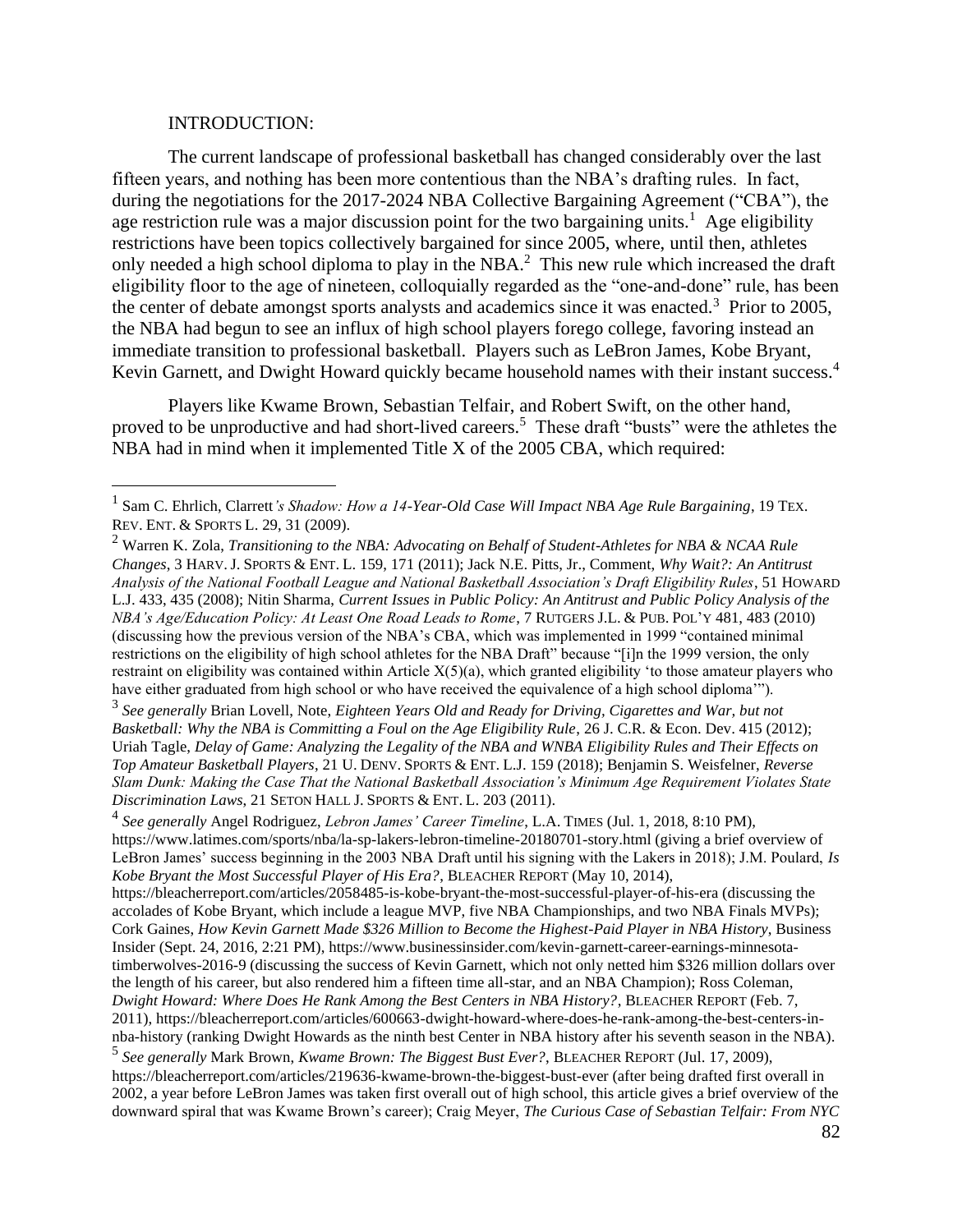[T]he player (A) is or will be at least 19 years of age during the calendar year in which the Draft is held, and (B) with respect to a player who is not an international player … at least one (1) NBA Season has elapsed since the player's graduation from high school (or, if the player did not graduate from high school, since the graduation of the class with which the player would have graduated had he graduated from high school).<sup>6</sup>

The language of this provision is still in effect today in what is now Article X of the 2017-2024 CBA.<sup>7</sup> However, the age eligibility restrictions cannot be effectively understood without an understanding of their legal development and their impact on the National Collegiate Athletic Association ("NCAA"). The NBA's implementation of Title X in the 2005 CBA came in the immediate aftermath of the *Clarrett* decision, which was decided in 2004.<sup>8</sup> The decision of the Second Circuit Court of Appeals upheld the NFL's age/education policy because it found the policy to be shielded from antitrust scrutiny by the non-statutory labor exemption. With this decision, all professional sports leagues were put on notice to collectively bargain for eligibility rules in order to shield themselves from antitrust law.

In the wake of the 2005 CBA, highly touted high school basketball prospects dealt with these new eligibility guidelines by attending universities with prestigious basketball programs for the minimum requirement of one year before entering the NBA Draft.<sup>9</sup> Highly ranked high school players attending college for one year before declaring for the NBA Draft has also impacted how the Draft has actually played out in recent years. As noted by one commentator, "the trend in recent years has been to use those top [draft] selections to take the best young players; a lottery pick has not been used on a non-freshman since Victor Oladipo and Otto Porter were selected second and third overall respectively in 2013."<sup>10</sup> As a result of the NBA's new age restrictions, the NCAA, which governs intercollegiate athletics and defines the rules under which college basketball programs can operate, became heavily reliant on the policy as its primary mechanism

*Phenom to NBA Bust*, BLEACHER REPORT (Aug. 5, 2009), https://bleacherreport.com/articles/230844-the-curiouscase-of-sebastian-telfair-from-nyc-phenom-to-nba-bust (discussing how after being selected with the thirteen overall pick in the 2004 NBA Draft, he went on to play on four teams by the sixth year of his career because of his lackluster on-court performance); Mike Thomas, *The Sad Story of NBA Bust Robert Swift*, SPORTSCASTING (Jun. 15, 2020), https://www.sportscasting.com/the-sad-story-of-nba-bust-robert-swift/ (discussing how Swift's NBA career took a turn for the worse after being selected with the twelfth overall pick in the 2004 NBA Draft). 6 Pitts, Jr., *supra* note 2, at 435.

<sup>7</sup> *See* Collective Bargaining Agreement Between National Basketball Association and National Basketball Players Ass'n, art. X, https://cosmic-s3.imgix.net/3c7a0a50-8e11-11e9-875d-3d44e94ae33f-2017-NBA-NBPA-Collective-Bargaining-Agreement.pdf (last visited Oct. 10, 2020) [hereinafter NBA CBA].

<sup>8</sup> Clarett v. National Football League, 369 F.3d 124 (2d Cir. 2004).

<sup>9</sup> Sharma, *supra* note 2, at 482. *But see*, *Chris Broussard*, *Exchange Student*, ESPN (NOV. 20, 2008), https://www.espn.com/espnmag/story?section=magazine&id=3715746 (discussing how Brandon Jennings, one of the nation's top high school point guards, opted to play in Italy over the NCAA for a year before entering the NBA Draft)*; see also* Andrew Joseph, *LaVar Ball Announces That LaMelo Will 'Definitely' Play Overseas in Australia or China*, USA TODAY SPORTS (Apr. 1, 2019), https://ftw.usatoday.com/2019/04/lavar-lamelo-ball-college-overseasaustralia-china-pro-basketball (discussing how one of the top high school recruits in the country is opting to play professional basketball overseas rather than play in the NCAA).

<sup>10</sup> Zach Leach, *Dump and Chase: Why the NFL, NBA, and MLB Should Abandon Their Problematic Amateur Draft Age Limits and Rookie Wage Structures and Adopt the Current NHL Model*, 29 MARQ. SPORTS L. REV. 177, 200 (2018).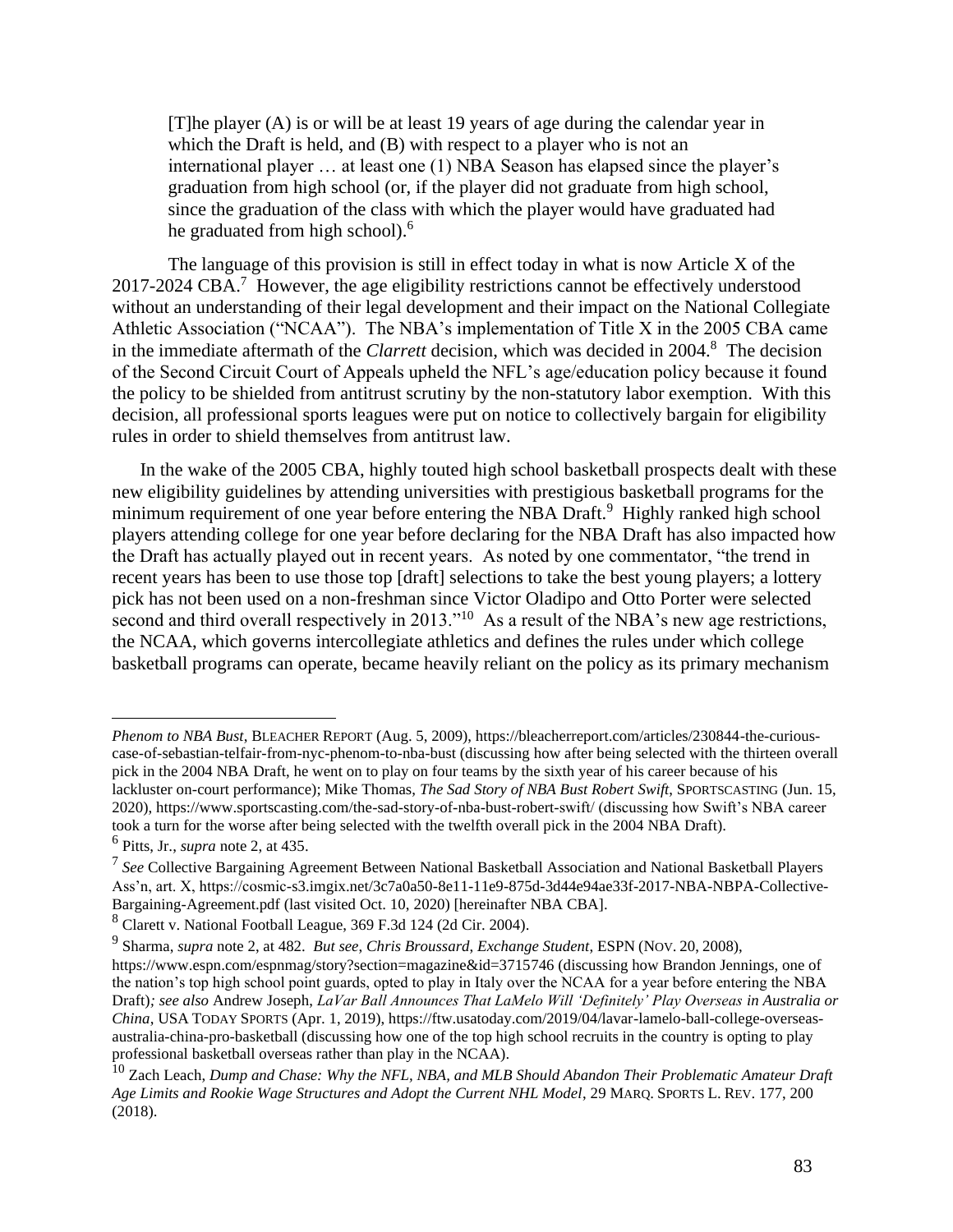for revenue. For example, it is estimated that the NCAA's annual basketball tournament, "March Madness," generates more than \$800 million for the organization.<sup>11</sup>

Ultimately, the one-and-done rule left high school players with two options: either sit out a year after high school before entering the draft or spend at least one year playing, either college basketball or in an international professional league while awaiting draft eligibility.<sup>12</sup> This eligibility rule had the effect of furthering the NBA's "de facto minor-league system," in which players develop skills without being compensated by any professional organization, per the NCAA's amateurism policies.<sup>13</sup> Requiring student-athletes to play elsewhere for a year before they are eligible for generous compensation by the NBA or, for those players not entering the NBA, not allowing students to profit off their own image, when coupled with the extraordinary amount of money student-athletes generate for the NCAA and their respective university, did not come without criticism.<sup>14</sup> Such criticism was primarily premised on the paternalistic and economic considerations of the rule, where critics argue that such a rule only exists to promote "the economic interests of colleges and universities, as premier high school seniors who would otherwise jump to the NBA are now likely to play college basketball for at least one season."<sup>15</sup> For the students who will never play at the professional level, or worse, for those players who would have entered the NBA barring injury, playing collegiate basketball may be the best opportunity to develop and monetize their name, image, and likeness ("NIL"). This issue is only further complicated by the racial and economic dimensions of collegiate players, in which this rule disproportionately impacts minority student-athletes.<sup>16</sup>

In this spirit, this paper analyzes the development of the NBA's age restriction rules. Beyond simply analyzing the legal history of the one-and-done rule, this paper will place the NBA's draft requirements in conjunction with (1) the legislative developments of NIL compensation in states like Florida, California, and Colorado, and (2) legislative developments at the federal level because the NCAA went so far as to propose new uniform legislation to Congress in the summer of 2020.<sup>17</sup> In the wake of the new legislation surrounding NCAA players' ability to profit off

<sup>11</sup> Darren Geeter, *March Madness Makes Enough Money to Nearly Fund the Entire NCAA – Here's How*, CNBC (Mar. 22, 2:45 PM), https://www.cnbc.com/2019/03/22/ncca-march-madness-tournament-basketball.html (discussing how "March Madness" brings in more than 75% of the NCAA's yearly revenue).

<sup>12</sup> Ehrlich, *supra* note 1, at 29.

<sup>13</sup> Michael A. McCann & Joseph S. Rosen, *Legality of Age Restrictions in the NBA and the NFL*, 56 CASE W. RES. L. REV. 731, 733-34 (2006).

<sup>14</sup> *See generally* Steve E. Cavezza, *Can I See Some ID: An Antitrust Analysis of NBA and NFL Draft Eligibility Rules*, 9 U. DENV. SPORTS & ENT. L.J. 22, 37 (2010) (arguing that college freshmen who are drafted high in their respective draft would have been drafted near the same position the year prior had the age rule not barred them from eligibility). Cavezza argued that "[w]hile [student-athletes'] draft 'stocks' may not have dropped due to the one year they spent in college, they [were] still harmed. They were not able to earn a paycheck for that year, and their professional careers have been shortened by a year."

<sup>15</sup> McCann & Rosen, *supra* note 13, at 733.

<sup>16</sup> *See* Timothy Davis, *African-American Student-Athletes: Marginalizing the NCAA Regulatory Structure*, 6 MARQ. SPORTS L.J. 199, 199 (1996) (discussing that the NCAA amateurism "rules impos[e] financial restrictions [that] fail to comport with the economic and social realities that confront many student-athletes, particularly African-Americans").

<sup>17</sup> Dan Murphy, *Bipartisan Federal NIL Bill Introduced for College Sports*, ESPN (Sept. 24, 2020), https://www.espn.com/college-sports/story/\_/id/29961059/bipartisan-federal-nil-bill-introduced-college-sports (discussing how the NCAA asked Congress to enact a federal law in order to avoid differences in state law with regard to NCAA NIL rules); *see also* Ross Dellenger, *NCAA Presents Congress With Bold Proposal for NIL*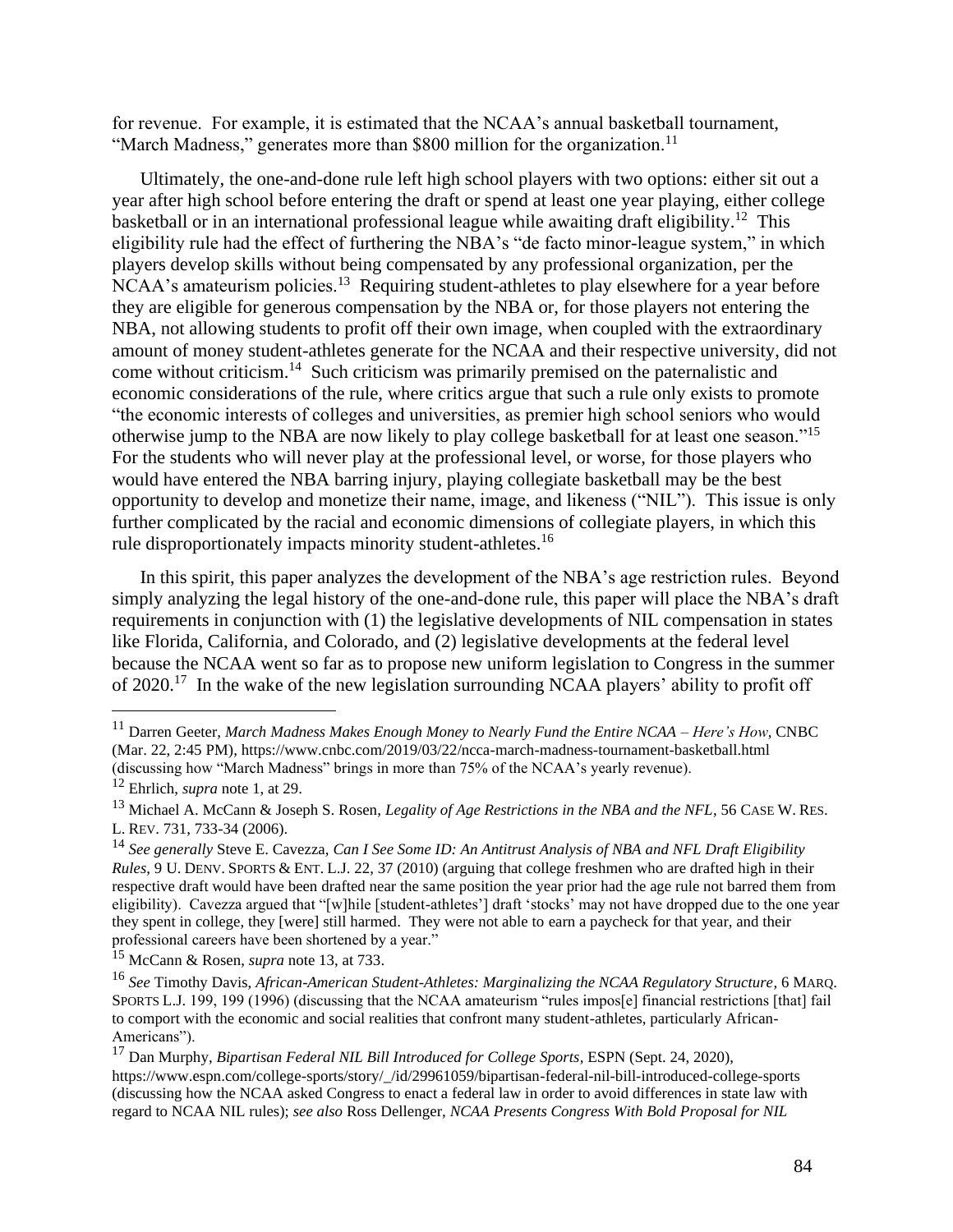their NIL, and the NBA's developing G League, collegiate basketball players may, for the first time, have a real opportunity to profit off their NIL in an equitable manner. However, if the NBA and NCAA cannot continue to change and adopt new, forward-thinking age restriction rules, the trend appears to indicate that student-athletes will find other avenues to monetize their brand.

Part I of this paper gives a brief antitrust analysis as those laws relate to age eligibility rules in the NBA. Part II of this paper reviews the evolution of professional sports age eligibility requirements as they relate to their respective drafts. Part III will discuss the current format of the NBA's Draft, its rookie wage scale, and the G League by assessing the proliferation of talent to different leagues outside the NCAA. Additionally, this section will analyze the new NIL legislation and discuss how that impacts the NCAA, and, by proxy, the NBA G League. Part IV will compare the eligibility rules and minor league structures in the MLB, NHL, and Europe. As this paper will show, the NBA should abandon their current age restrictions and rookie wage structures and use the G League to mimic the model set forth in the NHL or in Europe.

### I. ANTITRUST LAW AND AGE ELIGIBILITY RULES IN THE NBA

Antitrust law and labor law have long battled for a position between the promotion of competition and the protection of labor principles.<sup>18</sup> Where antitrust law seeks to prevent restraints of trade through the enforcement of the Sherman Antitrust Act (Sherman Act), federal labor law promotes the unionization of workers through the National Labor Relations Board, which consists of a process that potentially produces anticompetitive effects.<sup>19</sup> The Sherman Act has provided the mechanism by which parties can challenge the age eligibility restrictions.<sup>20</sup> Section 1 of the Sherman Act, which prohibits agreements that unreasonably restrain trade, supplies the primary source of litigation on these issues.<sup>21</sup> There are three requirements for a viable Section 1 claim: (1) a contract, combination, or conspiracy; (2) the contract, combination, or conspiracy produces a restraint of trade; and (3) the restraint affected trade or commerce

<sup>19</sup> *Id.* at 438.

*Legislation*, SPORTS ILLUSTRATED (Jul. 31, 2020), https://www.si.com/college/2020/07/31/ncaa-sends-congress-nillegislation-proposal.

<sup>18</sup> Pitts, Jr., *supra* note 2, at 438 (emphasizing that "this tension results from the seemingly contradictory goals of the two different areas of law").

<sup>20</sup> McCann & Rosen, *supra* note 13, at 734; James Landry & Thomas A. Baker III., *Change Or Be Changed: A Proposal for the NCAA to Combat Corruption and Unfairness by Proactively Reforming its Regulation of the Athlete Publicity Rights*, 9 NYU J. INTELL. PROP. & ENT. L. 1, 16 (2019) (discussing how "the Sherman Antitrust Act has provided the foothold for plaintiffs challenging the NCAA's amateurism restrictions on the basis that they impose unreasonable restraints on trade"). *See also* Michael A. McCann, *The NBA and the Single Entity Defense: A Better Case*, 1 HARV. J. SPORTS & ENT. L. 39, 45 (2010) (discussing how the NBA, "by collectively bargaining rules with the NBPA,  $\lceil \rceil$  ensures that [its] rules are exempt from section 1 of the Sherman Act") [hereinafter Single Entity Defense].

<sup>21</sup> McCann & Rosen, *supra* note 13, at 734.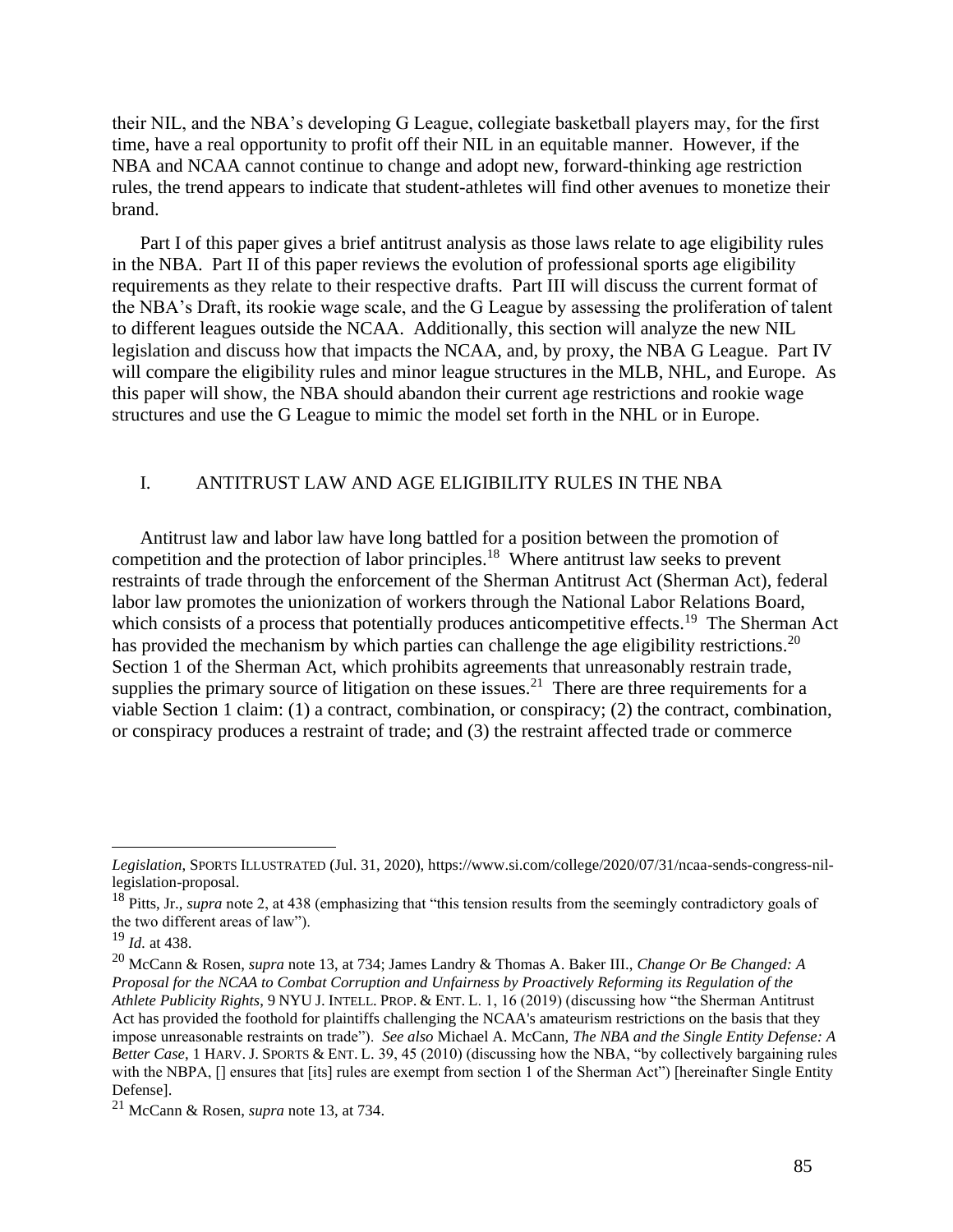among the several states.<sup>22</sup> It is also important to note that in sports settings, restraints of trade are concerned with the labor market rather than a product market.<sup>23</sup>

Alleged violations of Section 1 are scrutinized by one of three legal standards. First is the "rule of reason" standard, in which "a restraint will only be upheld if it results in a net procompetitive effect *and* the benefits of that effect could not have been achieved by substantially less restrictive alternatives."<sup>24</sup> Second is the "per se" analysis, in which the defendant's practices are presumed unreasonable, thereby relieving the plaintiff of having to demonstrate anticompetitive effects, with illegality automatically following regardless of the procompetitive effects or motives.<sup>25</sup> And finally, there is a hybrid form of scrutiny that has been developed by the courts—the "quick look" rule of reason, which "mediates between" the rule of reason and per se analysis.<sup>26</sup> It maintains the per se analysis's presumption of unreasonable practices while also considering any potential anticompetitive effects, market power, and efficiencies in order to better understand a restraint's potential competitive impact. $27$ 

Some commentators have regarded the quick look analysis as particularly useful in sports antitrust disputes context, because it has the potential to oscillate between the interests of the leagues and its players.<sup>28</sup> In applying the quick look analysis, courts may avoid mechanically rejecting a league regulation or restriction, while still having the ability to examine that regulation or restriction's anticompetitive effects with a heightened scrutiny.<sup>29</sup> Though courts apply the per se analysis to most alleged violations of Section 1, courts, at least in the sports context, prefer to require plaintiffs to satisfy the rule of reason standard because of "the unique nature of sports leagues."<sup>30</sup>

In an effort to mitigate the tension between labor and antitrust law, Congress developed the statutory exemption and the courts developed the non-statutory exemption.<sup>31</sup> The statutory exemption came about as the result of the Congressional desire to empower unions in situations where workers were viewed as unequal to management; because of this, Congress went on to

<sup>22</sup> *Id.* at 734. *See also* Ariel Y. Bublick, *Are You Ready for Some Football: How Antitrust Laws Can Be Used to Break Up DirecTV's Exclusive Right to Telecast NFL's Sunday Ticket Package*, 64 FED. COMM. L.J. 223, 225-26 (2011) (discussing the "Rule of Reason" analysis in *Standard Oil*).

<sup>23</sup> McCann & Rosen, *supra* note 13, at 734. *See also* PAUL C. WEILER & GARY R. ROBERTS, SPORTS AND THE LAW 277 (3rd ed. 2004) (briefly introducing the concept of the "players' market").

<sup>24</sup> Joseph Citelli, *Baseball's Antitrust Exemption and the Rule of Reason*, 3 ARIZ. ST. U. SPORTS & ENT. L.J. 56, 70- 71 (2014).

<sup>25</sup> McCann & Rosen, *supra* note 13, at 735. *See also* Michael A. McCann, *Illegal Defense: The Law and Economics of Banning High School Players from the NBA Draft*, 1 VA. SPORTS & ENT. L.J. 295, 347 (2002) (discussing how the "per se analysis relieves the plaintiff of the burden of proving anticompetitive effects, which are presumed") [hereinafter Illegal Defenses].

<sup>26</sup> Max Shulman, *The Quick Look Rule of Reason: Retreat From Binary Antitrust Analysis*, 2 SEDONA CONF. J. 89, 89 (2001).

<sup>27</sup> McCann & Rosen, *supra* note 13, at. 735. *See also* Max Shulman, *supra* note 26, at 91-92 (emphasizing the inadequacies of the "per se" and the rule of reason analysis on their own in the sports context).

<sup>28</sup> McCann & Rosen, *supra* note 13, at 735. *But see* Max Shulman, *supra* note 26, at 91-92 (discussing how "for those horizontal restraints that have a substantial, direct adverse economic impact, the result under quick look has generally been no different from what it would have been had the *per se* rule been applied").

<sup>29</sup> McCann & Rosen, *supra* note 13, at 735-736.

<sup>30</sup> Daniel E. Lazaroff, *Sports Equipment Standardization: An Antitrust Analysis*, 34 GA. L. REV. 137, 148 (1999).

<sup>31</sup> Pitts, Jr., *supra* note 2, at 439.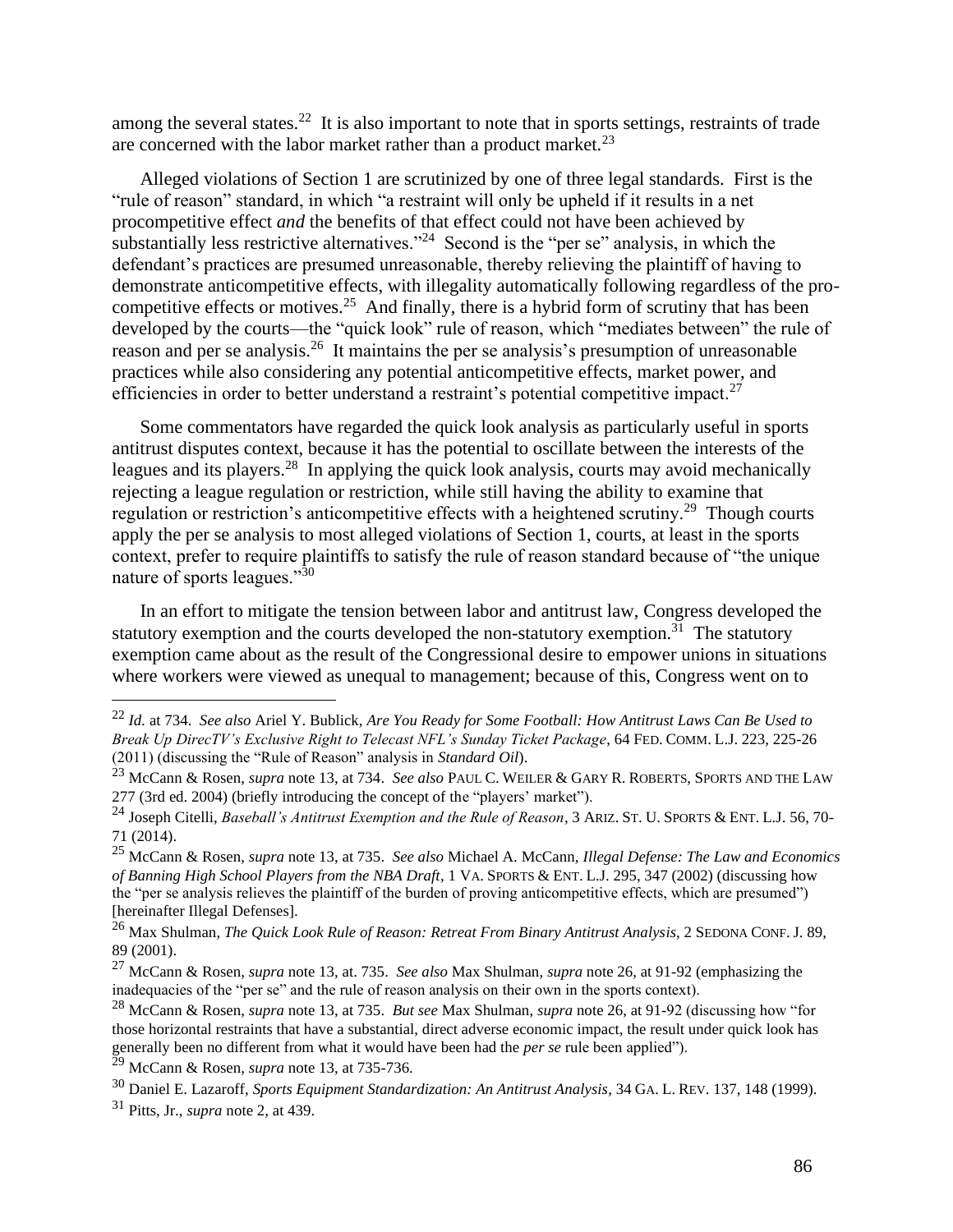enact the Clayton Act and the Norris-LaGuardia Act in order to provide unions with certain protections.<sup>32</sup> These sections, which protected unions from federal court intervention, allowed those same unions to preclude negotiations between a single employee and an employer.<sup>33</sup> The statutory exemption, which is the result of those two legislative acts, did not protect all the issues that can present themselves with regard to eligibility restrictions.<sup>34</sup> "In an effort to close the gaps and expand the protection of the statutory exemption to union activity, the non-statutory exemption emerged in the courts."<sup>35</sup> Effectively, the non-statutory labor exemption went beyond the scope of the enumerated exceptions laid out in the Clayton Act and the Norris-LaGuardia Act.<sup>36</sup> This non-statutory labor exemption was ultimately used as a defensive mechanism to protect collectively bargained for terms from any form of antitrust scrutiny.<sup>37</sup> However, in effect, the mechanisms created to protect players' rights (the idea of collectively bargained for terms) also gave the respective leagues a roadmap to negotiate terms that would blatantly violate antitrust law, but still withstand judicial scrutiny.<sup>38</sup> Because the non-statutory labor exemption allowed draft eligibility requirements to be collectively bargained for by both the NBA and NBPA, they cannot violate the Sherman Act.<sup>39</sup>

### II. EVOLUTION OF PROFESSIONAL SPORTS AGE ELIGIBILITY REQUIREMENTS

In 1922, in an incredibly impactful case, the Supreme Court concluded that baseball was exempt from antitrust law altogether.<sup>40</sup> This holding served "to protect [baseball] from many challenges and allowed for labor control that may be considered unconscionable" by present-day standards.<sup>41</sup> Nevertheless, basketball, or any other professional sport for that matter, did not enjoy the same antitrust protections.<sup>42</sup> Even then, though, "courts have acknowledged the functional and economic uniqueness of industries wherein competitors share revenue and prefer a higher level of competition."<sup>43</sup> Thirty-five years later, the NFL, in *Radovich v. National* 

<sup>&</sup>lt;sup>32</sup> *Id.* at 439 (discussing how "the statutory exemption's protection is limited to certain unilateral conduct of labor unions"); Michael A. McCann, *Illegal Defense: The Law and Economics of Banning High School Players from the NBA Draft*, 1 VA. Sports & ENT. L.J. 295, 341 (2002).

<sup>33</sup> Illegal Defense, *supra* note 25, at 341.

<sup>34</sup> Darren W. Dummit, *Upon Further Review: Why the NFL May Not be Free After Clarett, and Why Professional Sports May be Free from Antitrust Law*, 8 VAND. J. ENT. & TECH. L. 149, 154 (2005).

<sup>35</sup> Pitts, Jr., *supra* note 2, at 440.

<sup>36</sup> Abraham Spira, *Almost Three Decades Later, Is* Mackey *Still Viable?*, 17 FORDHAM INTELL. PROP. MEDIA & ENT. L.J. 805, 813 (2007).

<sup>37</sup> Leach, *supra* note 10, at 185.

<sup>38</sup> *Id.* at 185.

<sup>39</sup> *Id.*

<sup>40</sup> *See generally* Fed. Baseball Club of Balt., Inc. v. Nat'l League of Prof'l Baseball Clubs, 259 U.S. 200 (1922).

<sup>41</sup> Leach, *supra* note 10, at 184.

<sup>42</sup> *Id.*

<sup>43</sup> *Id.* at 185.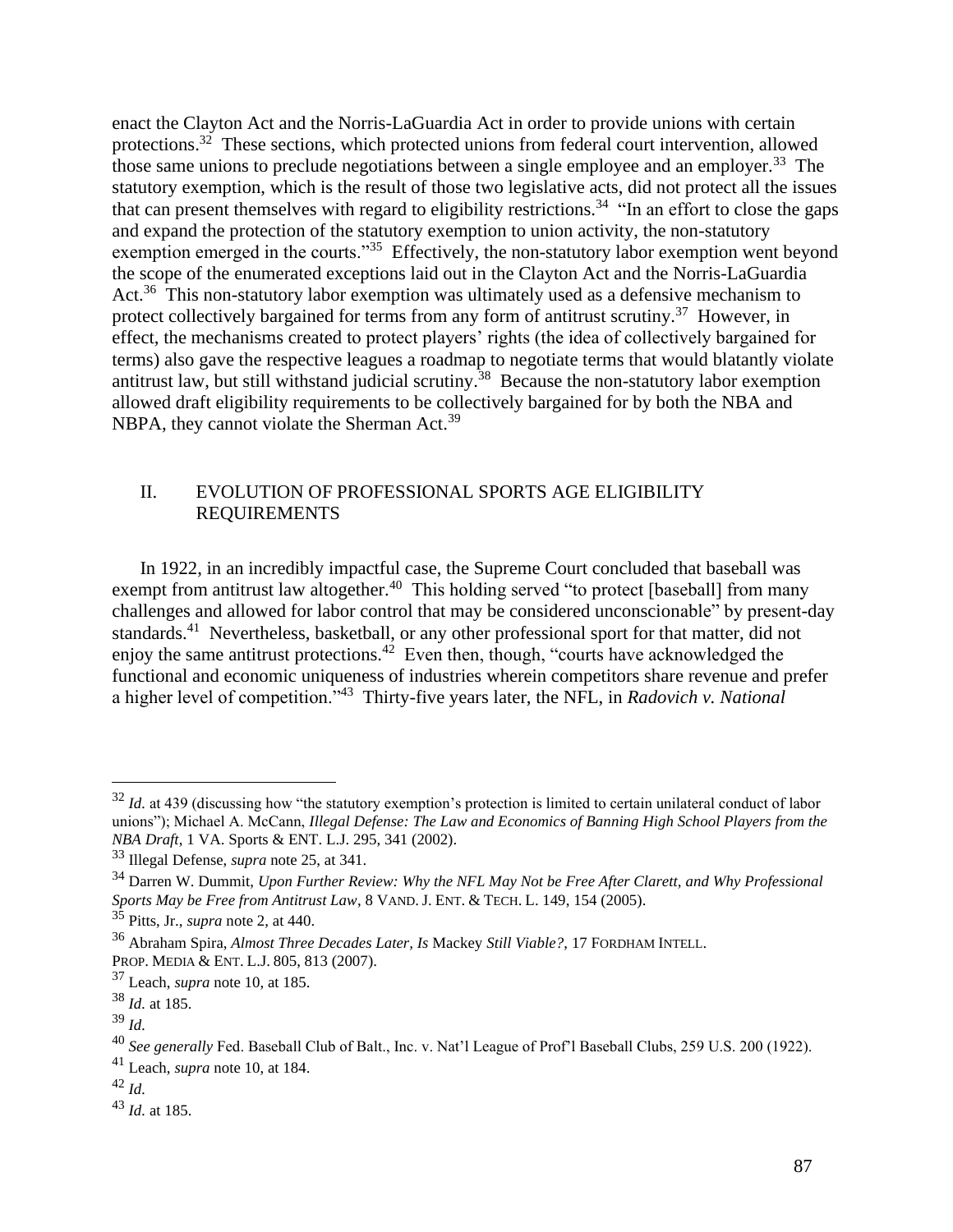*Football League*, confirmed for every professional sports organization that they did not enjoy the same antitrust exemption as baseball and the MLB. $^{4\overline{4}}$ 

Nearly fifty years after *Federal Baseball*, in 1971, Spencer Haywood challenged the NBA Draft rules, which had not yet become a collective bargaining subject between the NBA and the NBPA.<sup>45</sup> In *Denver Rockets v. All-Pro Management*, Spencer Haywood brought an antitrust lawsuit, in which he argued that the NBA unilaterally imposed age restrictions that, in effect, barred him from playing in the NBA; Haywood sought an injunction prohibiting the application of the eligibility rules because they were in violation of the Sherman Act.<sup>46</sup> In response, the NBA argued that the age restriction rules "constituted a valid self-regulatory scheme."<sup>47</sup> The court, however, was quick to point out that the NBA's "scheme" was overly broad and arbitrary, and they determined that the eligibility rules constituted a group boycott, which was per se illegal.<sup>48</sup> Therefore, the rule of reason analysis was inapplicable.<sup>49</sup> Haywood prevailed on his claim and was allowed to play in the NBA. The post-*Denver Rockets* NBA went on to alter their eligibility rules. They went on to allow players who could demonstrate "financial hardship" enter the NBA, and eventually, the NBA simply settled on allowing all high school graduates to enter the draft straight out of high school.<sup>50</sup>

In 1976, the NFL experienced first-hand the true power of the non-statutory labor exemption. In *Mackey v. National Football League*, a group of veteran NFL players challenged a rule that had previously been unilaterally enforced by the league.<sup>51</sup> The court, when analyzing the facts of the case – which consisted of, most importantly, a rule that could have been collectively bargained but was not  $-$  laid the foundation for new antitrust review.<sup>52</sup> The crux of *Mackey* was that the court developed a three-prong test to determine if a particular term must be collectively bargained or, if not, if said term is an unreasonable restraint of trade in violation of antitrust law.<sup>53</sup> The test proceeds as follows:

First, the labor policy favoring collective bargaining may potentially be given preeminence over the antitrust laws where the restraint on trade primarily affects only the parties to the collective bargaining relationship. Second, federal labor policy is implicated sufficiently to prevail only where the agreement sought to be exempted concerns a mandatory subject of collective bargaining. Finally, the policy favoring collective bargaining is furthered to the degree necessary to override the antitrust laws only where the agreement sought to be exempted is the product of bona fide arm's-length bargaining.<sup>54</sup>

<sup>44</sup> Radovich v. National Football League, 352 U.S. 445 (1957); Leach, *supra* note 10, at 187.

<sup>45</sup> 325 F. Supp. 1049 (C.D. Cal. 1971).

<sup>46</sup> *Id.*; Leach, *supra* note 10, at 187-88; Tagle, *supra* note 3, at 171.

<sup>47</sup> Leach, *supra* note 10, at 188.

<sup>48</sup> Leach, *supra* note 10, at 188; Tagle, *supra* note 4, at 172.

<sup>49</sup> Tagle, *supra* note 3, at 172.

<sup>50</sup> Leach, *supra* note 10, at 188; Tagle, *supra* note 3, at 172.

<sup>51</sup> 543 F.2d 606 (8th Cir. 1976).

<sup>52</sup> Leach, *supra* note 10, at 189.

<sup>53</sup> Abraham Spira, *supra* note 36, at 817.

<sup>54</sup> *Mackey*, 543 F.2d at 614.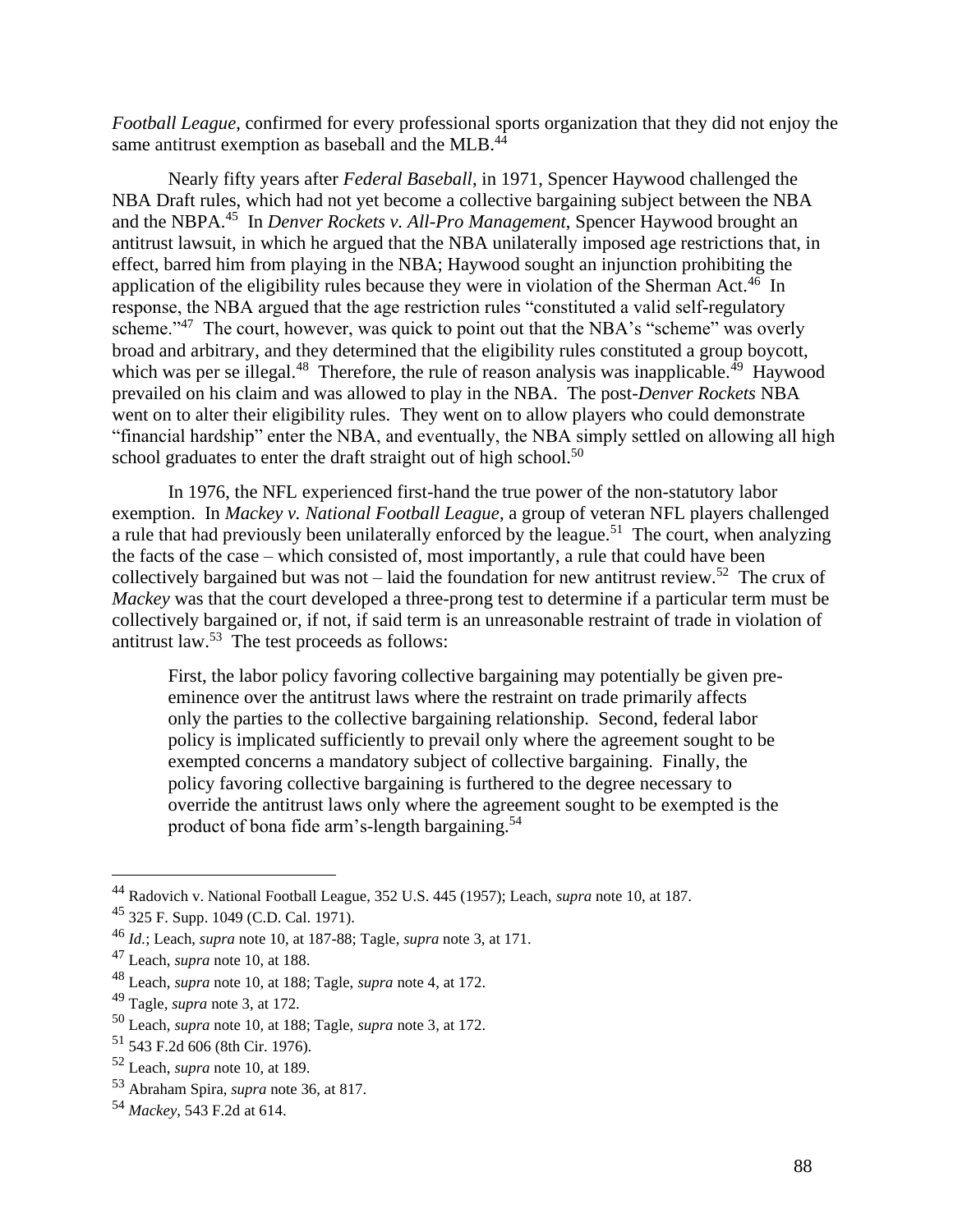While *Mackey* court ultimately held that a Sherman Act violation had taken place, it also gave all professional sports leagues "a step-by-step process to create [ ] valid, collectively bargained rules that could restrict the player market while withstanding antitrust challenge[s]."<sup>55</sup>

Seven years after the *Denver Rockets* case and two years after *Mackey*, James Smith attacked the structure of the NFL Draft.<sup>56</sup> Smith, a twelfth-round selection, was injured after playing one year in the NFL.<sup>57</sup> Smith sued the NFL for the difference between what he would have been able to earn had he had the opportunity to negotiate with every team in the league compared to what actually happen – his being limited to only negotiating with the one team that drafted him.<sup>58</sup> However, "[f]orgotten by football history is the fact that Smith actually won the case" and the court concluded that "the NFL draft was not exempt under the nonstatutory labor exemption."<sup>59</sup> The court held that "[t]he draft inescapably forces each seller of football services to deal with one, and only one buyer, robbing the seller, as in any monopsonistic market, of any real bargaining power."<sup>60</sup> Smith went on to win treble damages in the sum of the estimated difference between his actual and fair-market salary for a player of his caliber.<sup>61</sup> Ultimately, post-*Smith*, the NFL Draft would be brought into collective bargaining negotiations; this would have the effect of shielding the Draft via the labor exemption.<sup>62</sup>

In 1977, in *Linseman v. World Hockey Association*, a federal district court reaffirmed the holding in *Denver Rockets* when it held that a league-imposed rule requiring that players be twenty-years-old constituted an unreasonable restraint of trade.<sup>63</sup> The court in *Linseman* emphasized that teams cannot, as a matter of law, conspire to boycott all players under a particular age.<sup>64</sup>

Then, in 1986, in what would turn out to be a significant legal development, courts began to address the relationship between a professional sports union's duty of fair representation and draft age requirements.<sup>65</sup> Zimmerman v. NFL was a "case [that] concerned the 1984 supplemental draft and its effect on a player drafted out of the USFL and the draft's alleged violation of the Sherman Act because it allowed the drafted player to negotiate with only one

<sup>55</sup> Leach, *supra* note 10, at 190. *See also* Abraham Spira, *supra* note 36, at 819 (discussing how the Sixth Circuit in *McCourt* articulated guidelines for proper application of the *Mackey* test).

<sup>56</sup> Denise K. Bryant, Brown v. Pro Football, Inc.*: You Make the Call!*, 4 VILL. SPORTS & ENT. L.J. 87, 102 (1997).

<sup>57</sup> *See* William N. Wallace, *ProFootball: A Full Slate for Openers*, N.Y. TIMES, Sept. 12, 1976, at 179 (discussing the injury to James "Yazoo" Smith).

<sup>58</sup> Leach, *supra* note 10, at 188 (noting that Smith only made \$50,000 as the twelfth-round pick of the Washington Redskins in 1975).

<sup>59</sup> *Id.* at 188; Bryant, *supra* note 56, at 103.

 $^{60}$  Smith v. Pro Football, 593 F.2d 1173, 1185 (D.C. Cir. 1978) (where the court agreed that the draft has an anticompetitive effect on rookie salaries and was in violation of the Sherman Act).

<sup>61</sup> *Id.* at 1191.

<sup>62</sup> Ethan Lock & J. Michael Gratz, *Legal and Statistical Analysis of the National Football League Player Draft: Chicago, New York, Detroit, It's All the Same Pick*, 2 LOY. L.A. ENT. L.J. 47, 51 (1982) (discussing how the labor exemption would "immunize[]" the draft from antitrust problems, and then developing further the contours of the labor exemption and its relationship with collective bargaining).

<sup>63</sup> Linseman v. World Hockey Ass'n, 439 F. Supp. 1315, 1315 (D. Conn. 1977).

<sup>64</sup> *Id.* at 1320.

<sup>65</sup> *See* Zimmerman v. National Football League, 632 F. Supp 398 (D.D.C. 1986).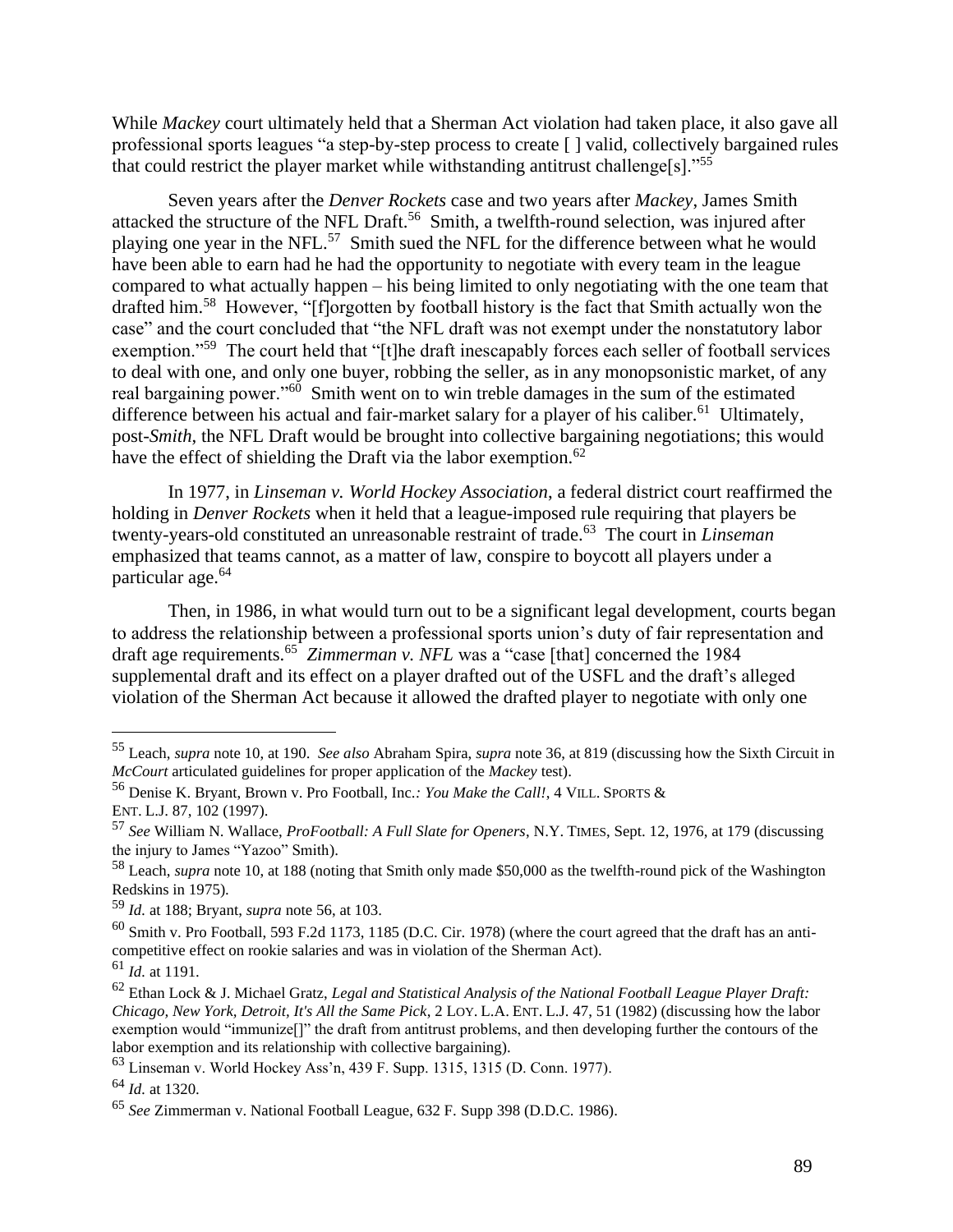NFL team."<sup>66</sup> The most important element of Zimmerman's argument was that he was not subject to the NFL's CBA because as a player in the USFL, he was not a party to the collective bargaining relationship, and that the NFLPA "failed to consult with any USFL players before approving the supplemental draft."<sup>67</sup> The court used the *Mackey* test to analyze this claim. Yet, the district court noted that the *Mackey* test did not apply to agreements that affect competitors or actors entirely removed from the bargaining relationship.<sup>68</sup> Even then, "the court decided that Zimmerman, and the rest of the USFL players, '[did] not fall into this protected group' because both present and 'potential future players' are parties to the bargained relationship."<sup>69</sup> The court in *Zimmerman* established that potential future players are members of the bargaining unit and bound by the CBAs made between their potential future union representatives, before actually being represented by the bargaining unit, and the professional sports league.<sup>70</sup>

The next case that directly impacted the rights of potential future players was *Wood v. NBA*, where Leon Wood challenged the NBA's draft as a violation of the Sherman Act.<sup>71</sup> Wood argued both that the NBA Draft constituted an agreement among horizontal competitors in order to eliminate competition and that the CBA provisions were illegal because they directly impacted potential employees outside of the bargaining unit.<sup>72</sup> The court went on to reaffirm the holdings in *Zimmerman* that great freedom is given to professional sports unions to bargain with employers over terms that affect current and *future* players.<sup>73</sup> However, critics have argued that this exception to antitrust law is rather problematic because potential future players are held to the terms of a CBA without having a true seat at the table; while those players in their respective leagues are represented by their players' unions, those at the college level must abide by the collectively bargained restrictions, even though they do not yet have a voice.<sup>74</sup>

Most recently, there has been *Clarett v. NFL*. 75 While there were other cases that touched on similar issues and brought attention to the issues of players unions and draft age restrictions, none were more impactful than *Clarett*. Maurice Clarett was a freshman running back at the Ohio State University in 2002, where he led the team to an undefeated record and a national championship.<sup>76</sup> Immediately after his freshman season, which included 1,237 rushing yards and

<sup>66</sup> Kevin W. Brooks, *Physically Ready to Compete: Can Players' Unions Bar Potential Draftees Based on Their Age,* 21 SPORTS LAW. J. 89, 105 (2004).

<sup>67</sup> *Zimmerman*, 632 F. Supp. at 405; *see also* Brooks, *supra* note 66, at 105-106.

<sup>68</sup> *Zimmerman*, 632 F. Supp. at 405; Brooks, *supra* note 66, at 106.

<sup>69</sup> Brooks, *supra* note 66, at 106 (citing *Zimmerman*, 632 F. Supp. at 405).

 $^{70}$  *Id.* at 106.

<sup>71</sup> 809 F.2d 954 (2d Cir. 1987); *id.* at 956-57.

<sup>72</sup> *Wood*, 809 F. 2d at 958, 960.

<sup>73</sup> Brooks, *supra* note 66, at 108.

<sup>74</sup> Leach, *supra* note 10, at 190. *See also*, Brooks, *supra* note 66, at 114 (citing Clarett 369 F.3d at 139) ("The NFLPA's power allows it 'to create and restrict the rights of those whom it represents,' and the unions can, 'for example, favor veteran players over rookies … and … seek to preserve jobs for current players to the detriment of new employees and the exclusion of outsiders'").

<sup>75</sup> 369 F.3d 124 (2d Cir. 2004).

<sup>76</sup> *See* SI Staff, Cover (Dec. 2, 2002), https://vault.si.com/vault/2002/12/02/02. Brooks, *supra* note 62, at 112.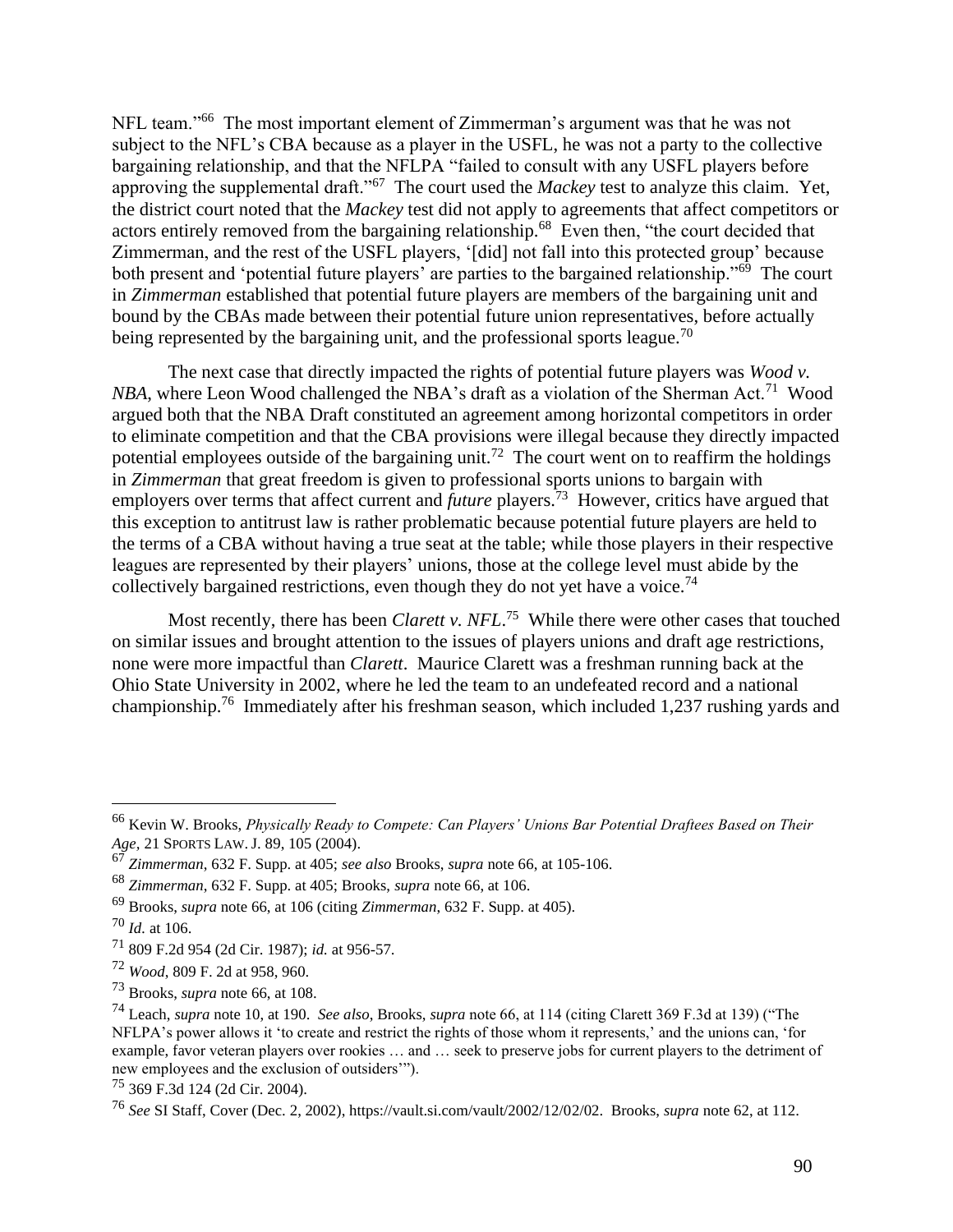18 touchdowns, Clarett began to have eligibility problems with the NCAA.<sup>77</sup> Clarett was eventually suspended by the Ohio State University in order to insulate the institution from an NCAA sanction because he had received improper benefits; because of this, he sought to enter the 2003 NFL Draft.

When he was barred from doing so, Clarett brought an action against the NFL, where he argued that the NFL rule prohibiting players from entering the draft until they had been out of high school for three years violated antitrust law.<sup>78</sup> The district court found for Clarett, but the NFL quickly appealed to the Second Circuit Court of Appeals. In *Clarett II*, the court held that:

[T]he labor market for NFL players is organized around a collective bargaining relationship that is provided for and promoted by federal labor law, and that the NFL clubs, as a multi-employer bargaining unit, can act jointly in setting the terms and conditions of players' employment and the rules of the sport without risking antitrust liability. For those reasons, the NFL argues that federal labor law favoring and governing the collective bargaining process precludes the application of the antitrust laws to its eligibility rules. We agree.<sup>79</sup>

In this capacity, *Clarett II* "appeared to mirror the rationale from *Wood*" in the sense that future players were obligated to abide by collectively bargained for terms even though they had no say in the collective bargaining process.<sup>80</sup>

The court focused on the fact that the terms and conditions of Clarett's, or any other potential future players', employment were negotiated by the NFLPA.<sup>81</sup> The Second Circuit reasoned that because this age eligibility rule was to deal with initial employment, the rule was a subject of mandatory bargaining.<sup>82</sup> The Second Circuit concentrated on the right of the NFLPA "to advantage certain categories of players over others."<sup>83</sup> "The NFLPA's power allows it 'to create and restrict the rights of those whom it represents,' and the union can, 'for example, favor veteran players over rookies … and … seek to preserve jobs for current players to the detriment of new employees and the exclusion of outsiders."<sup>84</sup> The Second Circuit reaffirmed that unions, premised on the duty of fair representation, can favor certain groups of members over others.<sup>85</sup>

*Clarett II*'s biggest contribution was that it rejected the three-prong *Mackey* test and provided a new framework for the non-statutory exemption that allowed professional

<sup>77</sup> Tim Bielik, *Ohio State Football: Looking Back at Maurice Clarett a Decade After Leaving OSU*, BLEACHER REPORT (Jul. 5, 2013), https://bleacherreport.com/articles/1694318-ohio-state-football-looking-back-at-mauriceclarett-a-decade-after-leaving-osu.

<sup>78</sup> Brooks, *supra* note 66, at 113.

<sup>79</sup> *Clarett*, 369 F.3d 124; *see also* Ehrlich, *supra* note 1, at 53 (emphasizing that "[t]he Second Circuit's opinion in *Clarett* expanded the non-statutory labor exemption by including eligibility rules as mandatory subjects of bargaining, [while] also dismiss[ing] the argument raised by Clarett that collectively bargained terms that are not actually in the CBA cannot be protected by labor law favoring collective bargaining").

<sup>80</sup> Brooks, *supra* note 66, at 114.

<sup>81</sup> *Clarett*, 369 F.3d at 138.

<sup>82</sup> *Id.* at 139.

<sup>83</sup> *Id.*

<sup>84</sup> Brooks, *supra* note 66, at 114 (citing *Clarett*, 369 F.3d at 139).

<sup>85</sup> *Clarett*, 369 F.3d at 139.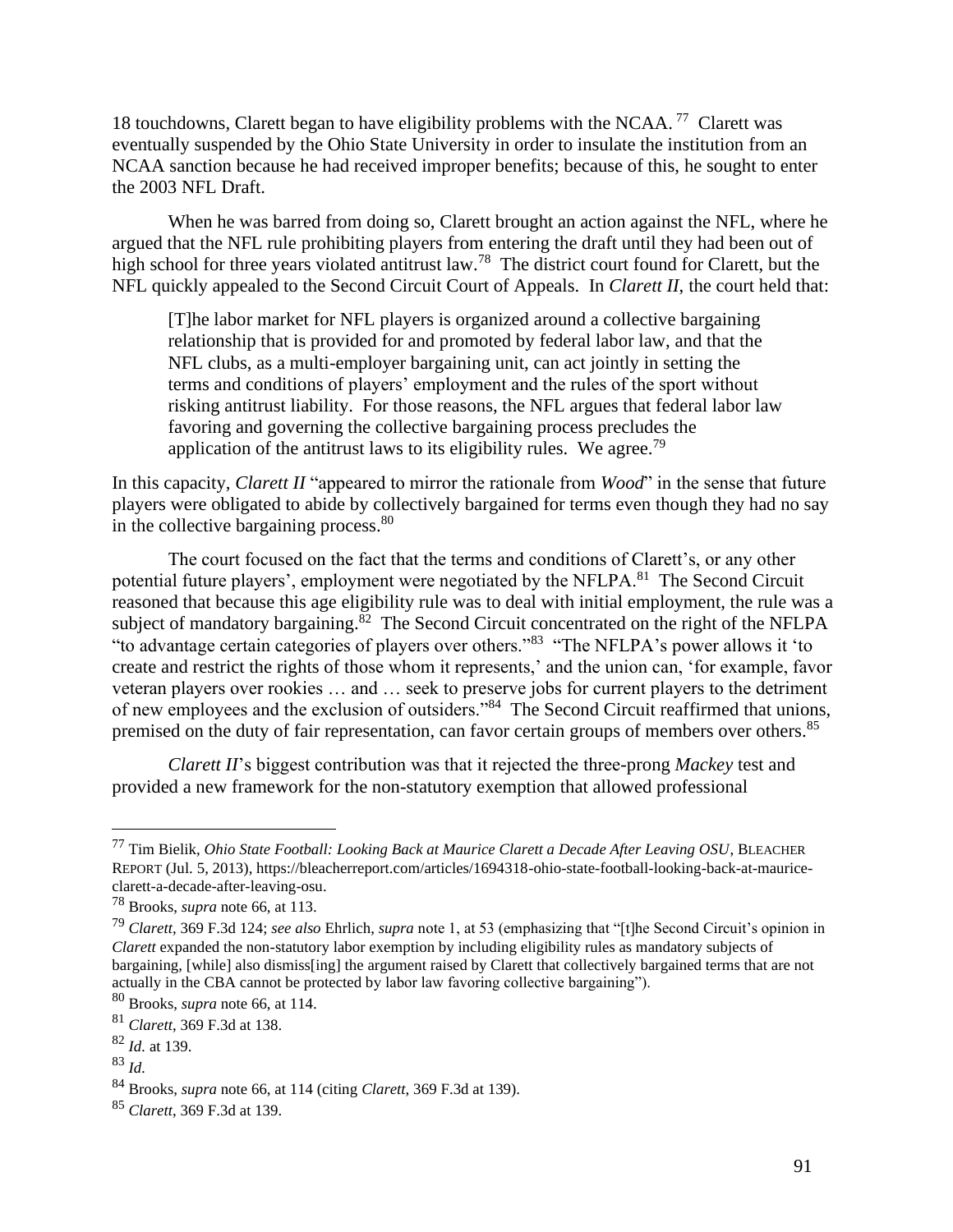organizations to avoid antitrust scrutiny in situations involving eligibility rules.<sup>86</sup> Ultimately, the *Clarett II* decision expanded the non-statutory labor exemption when it included eligibility rules as subject of mandatory bargaining.<sup>87</sup> In essence, *Clarett II* put all professional sports unions on notice that if they did not like a particular bargaining topic, they should renegotiate the term under their respective CBAs rather than seek protection under federal antitrust law.<sup>88</sup> The NFL's victory in *Clarett II* also proved to be quite the win for the NCAA because the NFL's age restriction, which forced the hands of student-athletes and required them to play in the NCAA before they could enter NFL Draft, was left intact.<sup>89</sup>

The 2005 NBA CBA clearly took notice of the Second Circuit's decision in *Clarett II*  when it collectively bargained for the "one-and-done rule," which raised the age draft floor from eighteen to at least nineteen years of age, effective starting in the 2006 NBA Draft.<sup>90</sup> This was the first time the NBA worked to limit the entry of players into the NBA Draft since *Haywood*. This rule increasing the draft eligibility age to nineteen was the product of collective bargaining, and, therefore, skirted around antitrust scrutiny. Altogether, between 1995 and 2004, only thirtysix players had come straight out of high school and were selected in the NBA Draft.<sup>91</sup> However, upon notice of an impending age restriction, an additional eleven players declared for the 2005 NBA Draft straight out of high school.<sup>92</sup> Upon being drafted, there is little flexibility for incoming-rookies when it comes to negotiating their first contract. All draft picks, per the 2005 CBA, were first offered a "Required Tender" of a minimum-value contract determined by the league that served to lock in exclusive negotiating rights of the player.<sup>93</sup> Additionally, "[a]ll first-round picks [were] required to sign a two-year contract with team options for the third and fourth years."<sup>94</sup> The NBA also provided both the "Rookie Salary Scale" value and required base salary scale value, so teams and first-round selections knew immediately what their salary negotiating range could be.<sup>95</sup>

http://3c9Osm371saecdwtr32v9qof.wpengine.netdna-cdn.com/wpcontent/uploads/2016/02/2017-NBA-NBPA-Collective-Bargaining-Agreement.pdf (last visited Dec. 13, 2018).

<sup>94</sup> *Id.* at 200.

<sup>86</sup> Pitts, Jr., *supra* note 2, at 448-49.

<sup>87</sup> Ehrlich, *supra* note 1, at 53.

<sup>88</sup> Pitts, Jr., *supra* note 2, at 449.

<sup>89</sup> Ehrlich, *supra* note 1, at 53. Student-athletes, particularly those playing collegiate football, tried to take a different route in order get around playing under the rules of such an inequitable structure. *See* Sean Gregory, *Here's the Road Ahead for College Athletes After Union Setback*, TIME (Aug. 18, 2015, 9:24 PM); Northwestern University and College Athletics Players Association (CAPA), 362 N.L.R.B. 167 (2015) (declining jurisdiction in a case where a group of college athletes asked the Board to certify them as a union).

<sup>90</sup> Michael A. McCann, *The Reckless Pursuit of Dominion: A Situation Analysis of the NBA and Diminishing Player Autonomy*, 8 U. PA. J. LAB. & EMP. L. 819, 832 (2006) [hereinafter *Reckless Pursuit*].

<sup>91</sup> *Reckless Pursuit*, *supra* note 90, at 832.

<sup>92</sup> *Id.* at 832.

<sup>93</sup> Leach, *supra* note 10, at 200 (citing Collective Bargaining Agreement Between the National Basketball Association and National Basketball Players Ass'n, art. X § l(b)(i),

<sup>95</sup> *See* Collective Bargaining Agreement Between the National Basketball Association and National Basketball Players Ass'n, Exhibit B-1, B-2, http://3c9Osm371saecdwtr32v9qof.wpengine.netdna-

cdn.com/wpcontent/uploads/2016/02/2017-NBA-NBPA-Collective-Bargaining-Agreement.pdf (last visited Dec. 13, 2018).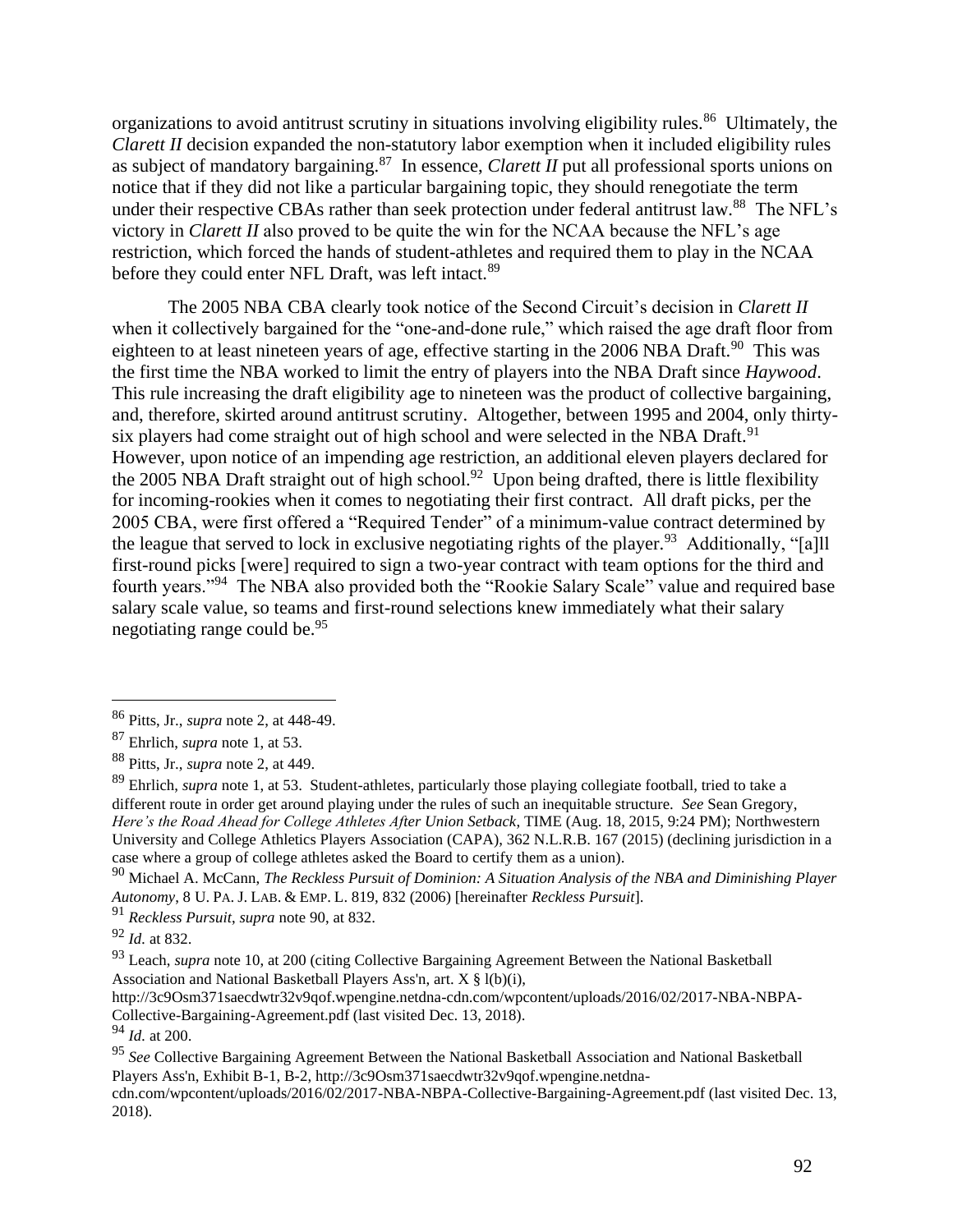## III. CURRENT FORMAT OF THE NBA'S DRAFT, ROOKIE WAGE SCALE, AND THE G LEAGUE

While it is readily apparent the impact the *Clarett II* decision had on the 2005 NBA-NBPA CBA, that decision also served to further complicate the relationship of the NCAA and the NBA. When the 2005 CBA increased the age floor of the NBA Draft, the interests of the NCAA and the NBA became undeniably aligned. "[T]he age rule creates a 'symbiotic relationship between the NBA and NCAA' as it induces 'the best 17- and 18-year-olds to make the one-year rental agreement with college basketball' thus 'uplifting college basketball's national viability."<sup>96</sup> Given the exuberant NBA contracts that are more common in today's NBA, is also easy to infer why the NBA would prefer a higher age rule. If a player's rookie contract, which is limited in its negotiating power, subject to collective bargaining, and capped at below-market rates, covers the first couple of years of their career, as it does for first round picks under the current CBA, it would then be in the best interest of an NBA organization to ensure that those first four years cover as much of that player's prime career output as possible.<sup>97</sup> Ultimately, this would ensure that a player's best potential earning seasons are covered under the NBA's rookie salary scale, which has the effect of limiting a player's compensation significantly below that player's open-market value; this is because the NBA organization that drafted the player would avoid having to compete for that player on the open market entirely.<sup>98</sup> Instead, that player would be locked-in to a rookie deal that caps his salary, even though his on-court performance may demand a significantly higher salary.

However, the NBA's current CBA is notably different than its previous versions in some important capacities – primarily with regard to its expansion and development of the NBA G League. The 2017 CBA between the NBA and the NBPA introduced a new concept to the NBA Standard Player Contract: two-way contracts.<sup>99</sup> Two-way contracts give players a prorated lower salary for each day they play in the G League.<sup>100</sup> But with the expansion of the G League and the introduction of two-way contracts, the NCAA and the NBA suddenly find themselves with contrasting financial and developmental interests when it comes to the development of top highschool basketball prospects.<sup>101</sup>

From an empirical perspective, the dynamics of the NBA's draft process has changed since the implementation of the "one-and-done" rule, as the NBA has seen a decrease in the number of seasoned student-athletes selected in the draft, and an increase in younger, first- or second-year student-athletes being drafted.<sup>102</sup> This is in no small part due to this age requirement rule. Essentially, the NBA's one-and-done rule forces the hand of every high-school basketball player in the country into attending an NCAA university for at least one year.<sup>103</sup> While there, the

<sup>96</sup> Ehrlich, *supra* note 1, at 57.

<sup>97</sup> NBA CBA, *supra* note 7; Ehrlich, *supra* note 1, at 55

<sup>98</sup> *Id.*

<sup>99</sup> NBA CBA, *supra* note 7, at art. 2, § 11.

<sup>100</sup> Michael McCann, *The G-League: 12 Takeaways On NBA's New Deal*, SPORTS ILLUSTRATED (Feb. 14, 2017), https://si.com/nba/2017/02/12/nba-gatorade-g-league-deal-adam-silver-takeaways.

<sup>101</sup> Ehrlich, *supra* note 1, at 60.

<sup>102</sup> Zola, *supra* note 2, at 163.

<sup>103</sup> *Id.* at 172.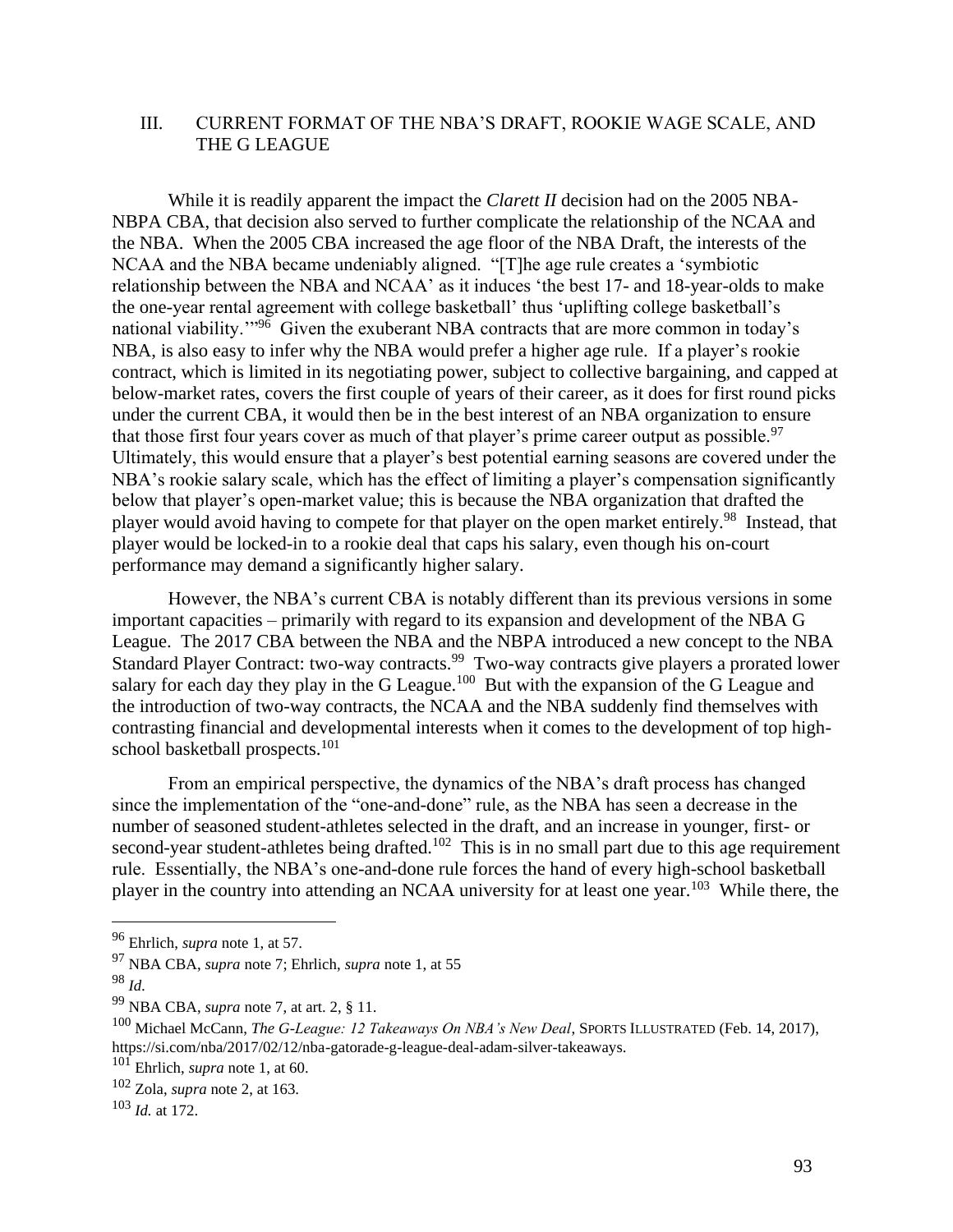expectation is that student-athletes abide by the NCAA's amateurism policies and rules. But it is "the combination of money and the change in the way NBA teams evaluate talent" that forces players to turn professional as early as possible.<sup>104</sup> In fact, from 2006 to 2011, only thirty-seven seniors were taken in the first round of the draft; in a draft that is comprised of thirty first-round selections, only thirty-seven seniors were taken out of a possible 150 selections.<sup>105</sup>

Teams have moved away from selecting college seniors, and instead focus on upside and potential when it comes to evaluating younger draft prospects. In fact, this shift in focus was actually the result of the those players who successfully skipped college to go straight for the NBA.<sup>106</sup> The rationalization of organizations passing on more seasoned college players is that those players have already reached their potential, and the upside of younger players is simply far too great to pass on.<sup>107</sup> The upshot of this shift in recruiting analysis is that every year a student-athlete plays in college, his draft value potentially decreases as that student-athlete loses the ability to claim professional upside or potential.<sup>108</sup>

These shifts in scouting practices may also serve as a potential indication of the end of the NBA and NCAA being on the same side of pro-amateurism rules. As a general matter, the NCAA governs the eligibility of all college athletes.<sup>109</sup> "Because the NCAA is a non-profit with voluntary membership, its ability to impose rules and restrictions on student-athletes is virtually absolute."<sup>110</sup> Under the guise of protecting "amateurism," the NCAA and its member universities have very clearly established rules by which all student-athletes who transition from college to professional sports must follow if they are to maintain their NCAA eligibility.<sup>111</sup>

This means there exists a small set of student-athletes who will have to comply with two sets of rules—the NCAA's and the NBA's—while delaying their inevitable draft eligibility.<sup>112</sup>

<sup>107</sup> Bill Simmons, *What the TUP is going on?*, ESPN.COM (June 27, 2005, 11:20 AM),

https://ncaaorg.s3.amazonaws.com/compliance/d1/2020-21D1Comp\_SummaryofNCAARegulations.pdf.

<sup>104</sup> *Id.* at 178.

<sup>105</sup> *See Historical Drafts*, THEDRAFTREVIEW.COM,

https://www.thedraftreview.com/index.php?option=com\_content&view=article&id=2343:2006-nbadraft&catid=15&Itemid=370. *See also* Zola, *supra* note 2, at 178 (discussing how in the 2011 NBA All-Star Game, fourteen of the twenty-four players had come into the league straight out of high school, from overseas, or with only one year of NCAA experience).

<sup>106</sup> Nicholas E. Wurth, *The Legality of an Age-Requirement in the National Basketball League After the Second Circuit's Decision in Clarrett v. NFL*, 3 DEPAUL J. SPORTS L. & CONTEMP. PROBS. 103 (2005) (arguing against lowering the minimum age requirement because it only serves to benefit a small portion of NCAA players, while potentially harming more players who are not ready to make the jump into professional basketball).

https://www.espn.com/espn/page2/story?page=simmons/050627&num=0 (discussing how fans, for example, "know just as much about the Mariners' prized prospect, Felix Hernandez, as about Cy Young front-runner Roy Halladay"). <sup>108</sup> Sam Vecenie, *College Seniors Don't Want Their Age Used Against Them in NBA Draft*, CBS Sports (May 14,

<sup>2016, 7:24</sup> PM), https://www.cbssports.com/nba/news/college-seniors-dont-want-their-age-used-against-them-innba-draft/ (discussing how the NBA Draft is based on potential rather than production in college). <sup>109</sup> Zola, *supra* note 2, at 174.

<sup>110</sup> *Id.*

<sup>111</sup> *See Summary of NCAA Eligibility Requirements*, NCAAORG.COM,

<sup>112</sup> Zola, *supra* note 2, at 178. Note, however, that some of the NCAA players who know they will be lottery picks in the next NBA Draft do not attend class in the spring semester. *See*, *e.g.*, Kyle Neubeck, *Ben Simmons Admitted He Didn't Attend Classes at LSU. Who Should He?*, LIBERTYBALLERS (Oct. 20, 2016, 2:12 PM),

https://www.libertyballers.com/2016/10/20/13347848/ben-simmons-class-attendance-lsu-one-and-done-nba.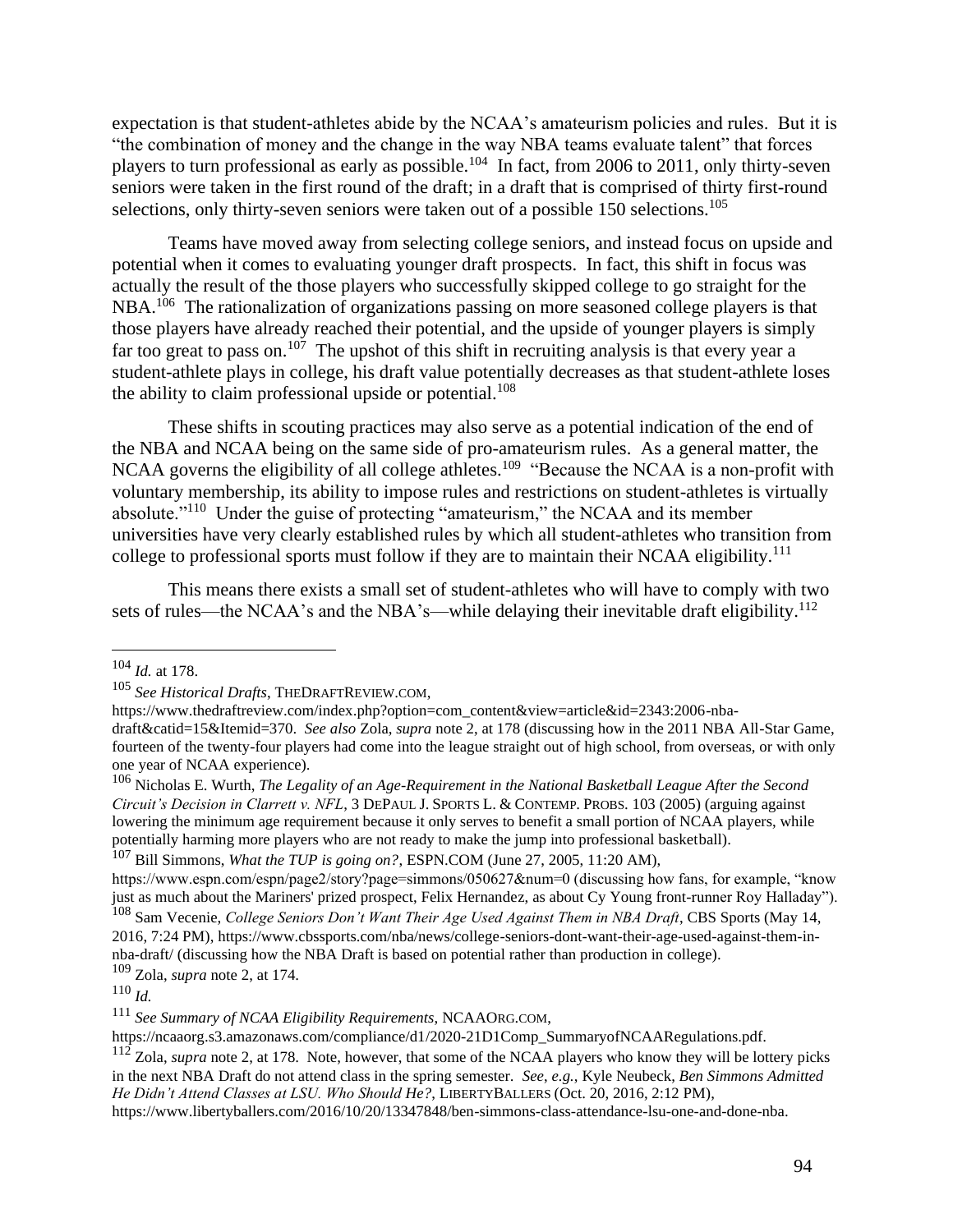Practically speaking, virtually any player who hopes to play in the NBA must comply with the NCAA's rules at some point in their career, as the NBA's rules now force the hands of high school players into attending at least one year of college.<sup>113</sup> "Because of this one-year requirement, colleges and universities face an increasing number of student-athletes whose sole reason for attending school is to build their brand and pass the time before declaring for the NBA draft."<sup>114</sup> For those players that do hope to enter the NBA after their NCAA career, there are strict eligibility rules that must be adhered to in order to preserve their ability to play throughout that intermediary year. However, the NCAA has taken certain steps to mitigate the potential disastrous consequences of a player breaking one of the NCAA's eligibility rules—ineligibility. One way in which the NCAA has tried to mitigate the harshness of their rules is to allow a men's basketball player to contact the NBA in order to determine his draft status via an "evaluation period."<sup>115</sup>

This evaluation period has the effect of allowing student-athletes to "declare for the NBA Draft, evaluate their prospects, and return to college with their eligibility intact, so long as they followed [the NCAA's] rules."<sup>116</sup> "Between 2005 and 2010, 174 individuals returned to college after initially declaring their intention to enter the NBA draft. It should be noted that over 20% of those returning players (36 out of 174, or 20.7%) were drafted in subsequent years."<sup>117</sup> However, a student-athlete's ability to evaluate their specific draft prospects may not actually mean much, given the common practices of draft scouts and NBA executives. While student athletes may inquire about their draft status, their ability to declare for the draft while retaining their collegiate eligibility is an entirely different story.<sup>118</sup> This is extremely important because NBA teams, given the timing of the NCAA tournament, the NBA Playoffs, the NBA Championship, and the impending free agency season, do not have the time to comprehensively evaluate a player in the allotted timeline. Additionally, the NCAA prohibits student-athletes from signing with professional representation, who have the industry experience to help such student-athletes make educated, professional decisions.<sup>119</sup> The general amateurism rules regarding agents apply to all student-athletes and clearly state that an athlete will permanently lose his eligibility should he agree, in any capacity, to be represented by a professional agent.<sup>120</sup>

<sup>113</sup> *See* NBA CBA, *supra* note 7, at Art. X.

<sup>114</sup> Zola, *supra* note 2, at 175.

<sup>115</sup> *Id.* at 178.

<sup>116</sup> *Id.* at 179.

<sup>117</sup> *Id.* at 180; *see also Historical Drafts*, THEDRAFTREVIEW.COM,

http://thedraftreview.com/index.php?option=com\_content&task=category&sectionid=5&id=15&Itemid=103 (last visited Oct. 7, 2020).

<sup>118</sup> Matthew Stross, *The NCAA's "No-Agent" Rule: Blurring Amateurism*, 2 MISS. SPORTS L. REV. 167, 168-69 (2012) (citing *2011-2012 NCAA Division I Manual*, Bylaw 12.01.3, 61 (2011), available at

http://grfx.cstv.com/photos/schools/wast/genrel/auto\_pdf/2011-12/misc\_non\_event/ncaa- d-i-manual.pdf); *see also 2013-2014 NCAA Division I Manual*, Bylaw 12.01.1, 61 (2013), available at

https://static.fordhamsports.com/custompages/compliance/forms/CoachCompliance/2013-

<sup>14%20</sup>NCAA%20Manual.pdf [hereinafter 2013 NCAA Rules].

<sup>&</sup>lt;sup>119</sup> While a high school player cannot actually have an agent per the NCAA's amateurism rules, they can keep in contact with coaches and executives, and even attend professional training camps while in the NCAA; they may even receive a contract to leave college early. Leach, *supra* note 10, at 211.

<sup>120</sup> Zola, *supra* note 2, at 176.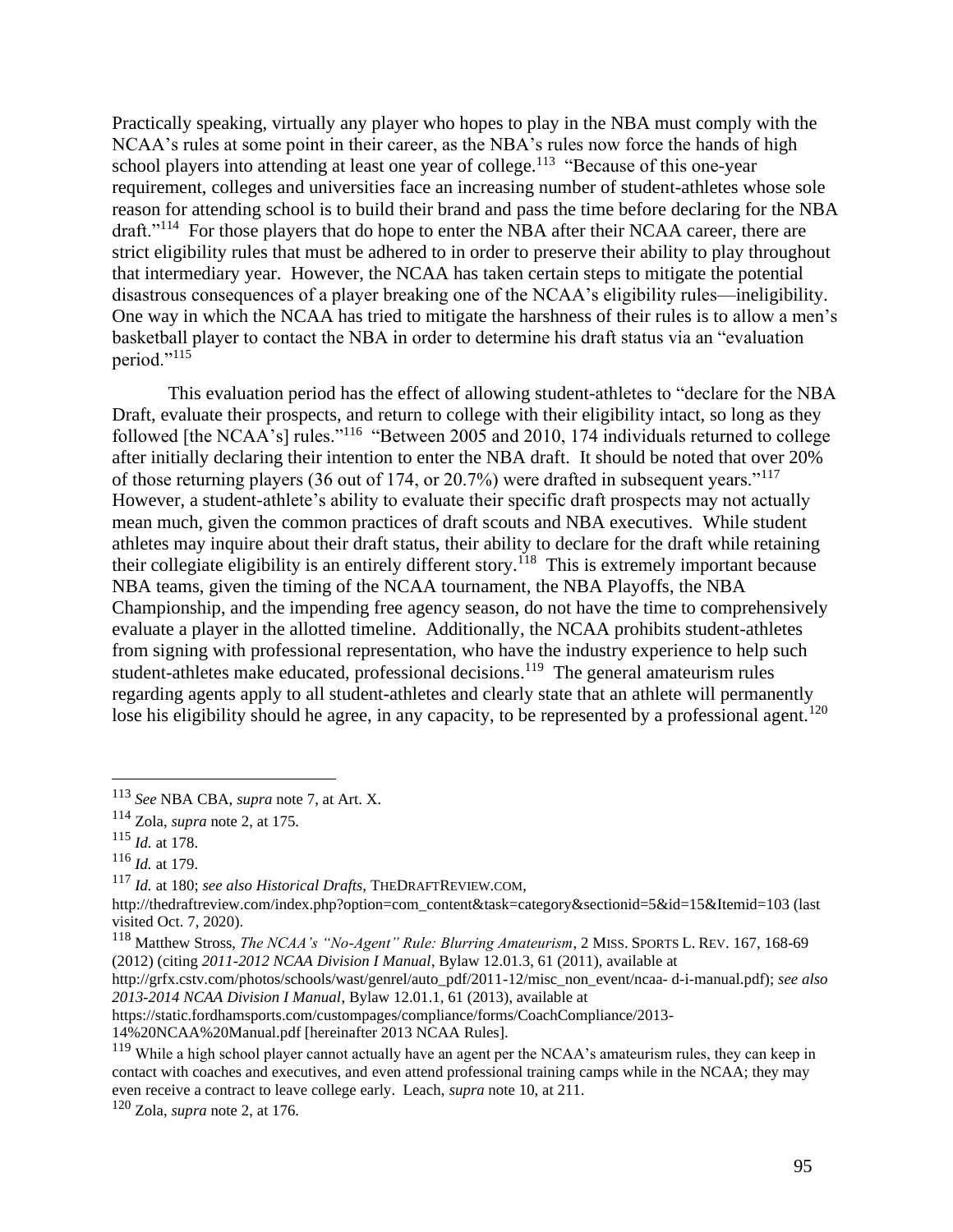No college basketball player highlighted the problems associated with these evaluation period rules more than Randolph Morris, in 2005, when he signed with an NBA team mid-season because of a loophole in the NCAA and NBA's rules. Morris, a high school All-American who nearly averaged a triple-double in his senior season, seriously considered entering the 2004 NBA Draft before committing to the University of Kentucky.<sup>121</sup> After a lackluster freshman season at Kentucky, Randolph declared himself eligible for the 2005 NBA Draft, but he did so without signing an agent.<sup>122</sup> After going undrafted, Morris returned for his sophomore season. But because of a provision in the NBA's CBA at the time, he was prohibited from re-entering the NBA Draft.<sup>123</sup> As a result, Morris had free agent status all throughout that season.<sup>124</sup> He eventually signed with the Knicks in 2007 for \$1.6 million.<sup>125</sup> This was extremely upsetting to the NCAA and clearly in violation of their goals of amateurism. As a result, in 2009, the NCAA changed their rules with regard to declaring for the NBA Draft, and college players were now required to decide whether or not they would remain in the draft before the draft was held.<sup>126</sup>

The NCAA's tradition of "amateurism" is very closely aligned with the NBA's age floor, but this tradition is more expansive and complex than its interaction with that rule. These amateur rules have led to criticism and litigation across all levels of collegiate sports, which has garnered a great deal of national attention.<sup>127</sup> When discussing the NCAA's desire to preserve their tradition of amateurism, which underlies all their rules and policies, it is impossible to not discuss *O'Bannon v. NCAA*.<sup>128</sup> This was an action brought by a group of former student-athletes challenging the NCAA's rules restricting players from receiving any portion of the revenue the NCAA and its member universities earn from "the sale of licenses to use the student-athletes' names, images, and likeness in videogames, live television telecasts, and other footage."<sup>129</sup>

In exchange for collegiate basketball players providing their schools with their athletic services and the use of their names, images, and likenesses for promotional purposes, these student-athletes receive a scholarship.<sup>130</sup> Yet, the NCAA's bylaws prohibit student-athletes from

<sup>121</sup> Adrian Wojnarowski, *The Problematic Prospect*, YAHOO! NEWS (Dec. 12, 2006), https://www.yahoo.com/news/problematic-prospect-075900414--nba.html.

<sup>122</sup> Andy Katz, *Knicks Sign Kentucky Center Morris to 2-Year Deal*, ESPN (Mar. 23, 2007), https://www.espn.com/nba/news/story?id=2809958.

<sup>123</sup> *Id.*

<sup>124</sup> *Id.*

<sup>&</sup>lt;sup>125</sup> *Id.* ("According to the NBA rookie contract scale, Morris' \$1.6 million deal equates to first-round money; his salary is on par with what the 26th pick received in [the 2006 NBA Draft] and what the 30th pick will sign for in 2007").

<sup>126</sup> Zola, *supra* note 2, at 181-82.

<sup>127</sup> *See generally* Taylor Branch, *The Shame of College Sports*, THE ATLANTIC (Oct. 2011),

https://www.theatlantic.com/magazine/archive/2011/10/the-shame-of-college-sports/308643/; Michael Rueda, *NCAA Suffers Another Blow to Current Amateurism Model*, FORBES (May 21, 2020, 6:00 AM),

https://www.forbes.com/sites/michaelrueda/2020/05/21/ncaa-suffers-another-blow-to-current-amateurismmodel/#310b91ec67b3.

<sup>128</sup> 7 F. Supp. 3d 955, 963 (N.D. Cal. 2014).

<sup>129</sup> *Id.* at 963.

<sup>130</sup> David Watson Hughes, O'Bannon v. NCAA: *Say Goodbye to the Cinderella Story*, 22 SPORTS LAW. J. 261, 269 (2015). *See also* 2013 NCAA Rules, *supra* note 118, at 12.01.4 (defining a permissible grant-in-aid scholarship as "not considered to be pay or the promise of pay for athletics skill, provided it does not exceed the financial aid limitations set by the Association's membership").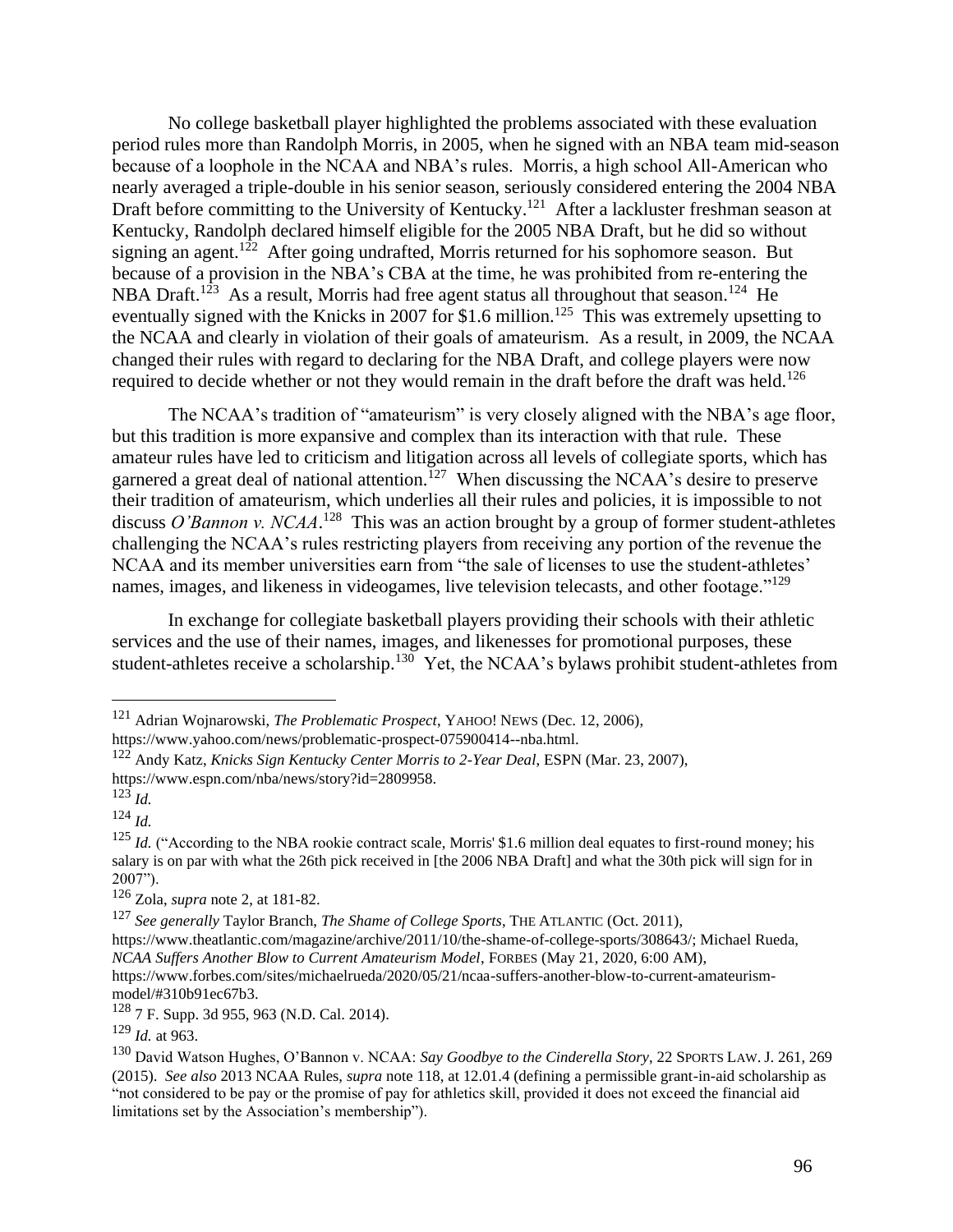receiving financial-aid based on the student's athletic ability in excess of a full-ride – a full, grant-in-aid scholarship.<sup>131</sup> The problem with these grant-in-aid scholarships is that they do not cover the *full* cost of attendance that these student-athletes encounter.<sup>132</sup> This is where the inequity of the NCAA's scholarship system typically begins to peer its head, because studentathletes argue that collegiate programs make hundreds of millions of dollars annually, usually on the backs of their prominent sports programs, while student-athletes do not even receive enough aid to live comfortably. This issue is further compounded when one takes into consideration draft age restrictions, which required these same student-athletes to play for an NCAA member institution because there is no other viable alternative.

In the *O'Bannon* case, the NCAA's main contention was that the amateur tradition of college sports contributed to its popularity and helped to promote consumer demand.<sup>133</sup> The NCAA, in order to sustain its argument that student-athletes must not be paid, relied heavily on the United States Supreme Court decision in *NCAA v. Board of Regents*. 134 Ultimately, the district court found that the dicta in this precedent was inapplicable to the case at hand, and ruled instead that the NCAA's practice of limiting payments to student-athletes was a violation of antitrust laws.<sup>135</sup> The court ordered that universities should be allowed to offer full cost-ofattendance scholarships, which would expand the financial aid given to student-athletes.<sup>136</sup>

However, even with mechanisms like cost-of-attendance scholarships, such aid may still not be enough to actually provide a healthy lifestyle for student-athletes. Ignoring the obvious argument that a cost-of-attendance scholarship is miniscule in light of what a player would make playing professionally, there are still instances in which collegiate players are unhappy with the state of the NCAA and their amateurism rules. In 2014, in the immediate wake of the University of Connecticut men's basketball team winning a national championship, this issue took over national news again when Shabazz Napier told reporters that he sometimes goes to bed starving because he cannot afford food.<sup>137</sup> Napier, in what is a more conservative statement, said "[w]e as students get utilized for what we do so well, and we're definitely blessed to get a scholarship to our universities, but at the end of the day, that doesn't cover everything. We do have hungry nights that we don't have enough money to get food in."<sup>138</sup>

Today, the inability of student-athletes to profit from their NIL may be changing, while also solving, in a single legislative act, the problems Napier complained of. Currently, NCAA athletes are not allowed to accept money from any outside parties in exchange for the use of their NIL, per the amateurism policies and traditions of the NCAA. States like Florida, California, and Colorado have each passed laws that will soon make it illegal for schools in those states to

<sup>131</sup> *Id.* at 268.

<sup>132</sup> *Id.* at 268.

<sup>133</sup> *Id.* at 270.

<sup>134</sup> *Id.* at 270; *see also* National Collegiate Athletic Ass'n v. Board of Regents of University of Oklahoma, 468 U.S. 85 (1984).

<sup>&</sup>lt;sup>135</sup> O'Bannon v. National Collegiate Athletic Association, 7 F. Supp. 3d 955, 999 (N.D. Cal. 2014).

<sup>136</sup> *Id.* 3d at 982-983.

<sup>137</sup> Spraya Nadia McDonald, *National Champ U-Conn.'s Napier Says He Goes to Bed Starving*, WASH. POST (Apr. 8, 2014, 2:25 AM), https://www.washingtonpost.com/news/morning-mix/wp/2014/04/08/national-champ-uconnsnapier-says-he-goes-to-bed-starving/.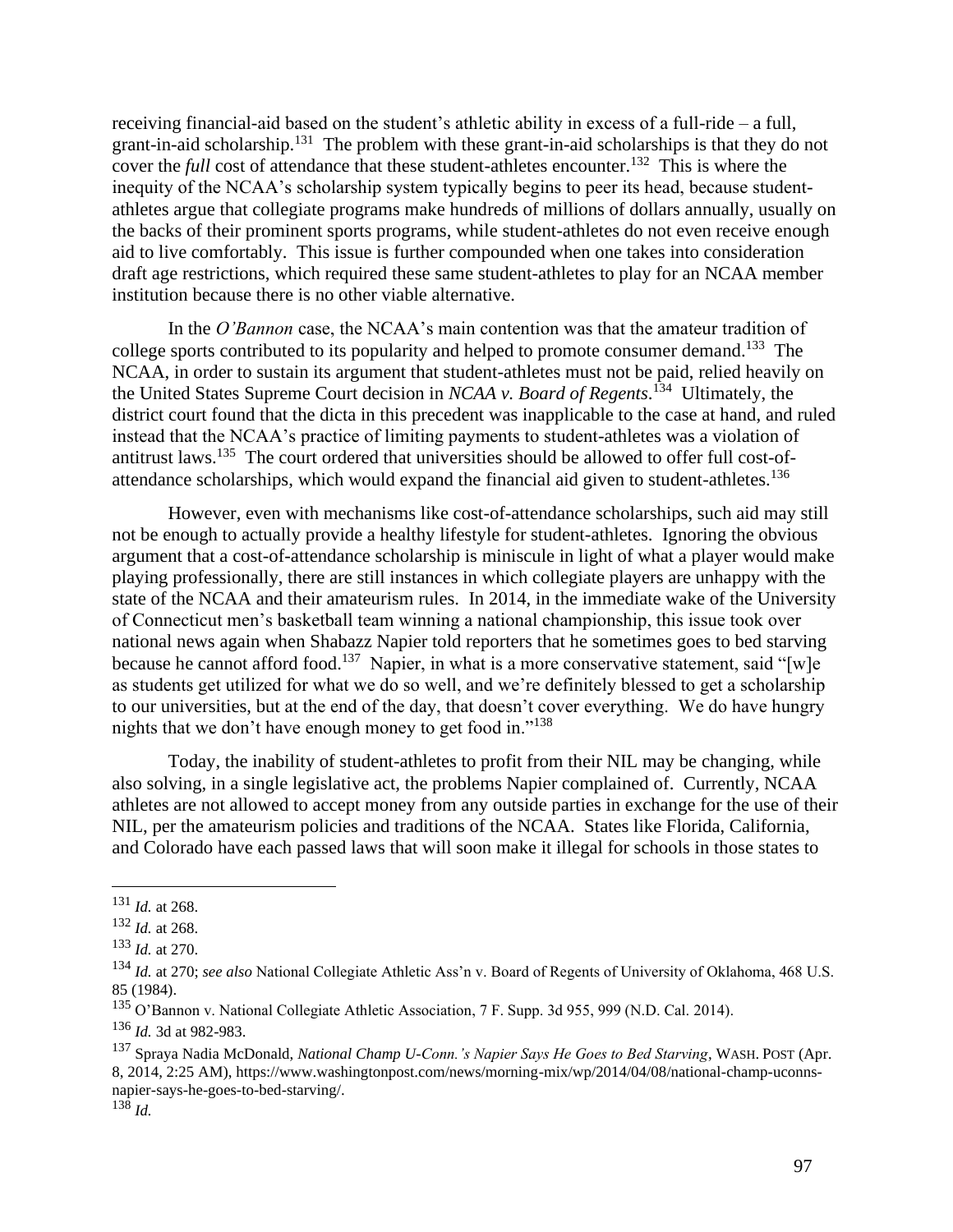follow the current NCAA NIL rules.<sup>139</sup> In response to this state legislation, the NCAA put together a Congressional proposal that consists of a set of uniform rules that would apply to all member universities – this way, all states would have rules similar to Florida, California, and Colorado; functionally, this expansive proposal would enable *all* student-athletes to profit off their NIL.<sup>140</sup> Even then, this move could be too little, too late; at least with regard to the top high school basketball prospects in the country. The timing of this response is also rather interesting in that it comes in the immediate aftermath of top high school players opting for a six-figure salary in the G League over the NCAA and its amateurism.<sup>141</sup> Given the timing of these responses, there is an argument to be made that the NCAA may be more motivated by the potential expansion of the NBA G League, and its ability to offer high school prospects a salary, than by cries for help by its student-athletes not being able to eat enough food.

At its inception, the G League (at this point in its history, the NBA D League) was a small, eight-team regional league that functioned more as a last-ditch effort to make the NBA than a legitimate development mechanism for the NBA.<sup>142</sup> Today, the NBA parades the G League as the "official minor league" of the NBA.<sup>143</sup> G League players travel around the country playing a regular season schedule of fifty games, concluding in an annual playoff and championship.<sup>144</sup> But the G League also serves some unique functions beyond "developing" NBA talent. In its role as a "testing ground for new rules," the NBA uses the G League as a testing ground for new rules each season.<sup>145</sup> Even then, the goal of most G League players is still to make it to the NBA and have a successful NBA career.<sup>146</sup> This is the primary goal for many of college basketball's top players as well.

Ultimately, the G League could serve as an alternative mechanism to fill the void between the NBA and NCAA, where the age eligibility rules could actually force top, inevitably NBA-bound high school players toward the G League rather than the NCAA. "With the introduction of a true minor league system in the G League, a lower age rule would give NBA clubs control over players' maturation processes before they enter the NBA, while simultaneously giving players hands-on training in the organization's own development system and style."<sup>147</sup> Unfortunately, because this void has yet to be completely filled, there has been a

<sup>142</sup> Ehrlich, *supra* note 1, at 56.

<sup>139</sup> Dan Murphy, *Can Congress Help the NCAA Find NIL Consistency?*, ESPN (Jul. 1, 2020), https://www.espn.com/college-sports/story/\_/id/29392144/congress-working-multiple-legislative-options-solvencaa-nil-issue.

<sup>140</sup> Glen West, *NCAA Proposes NIL Plan For College Athletes, What This Means for LSU*, SPORTS ILLUSTRATED (Apr. 29, 2020), https://www.si.com/college/lsu/football/ncaa-proposed-nil-plan.

<sup>141</sup> *See*, *e.g.*, Des Bieler, *High School Star Hopes His Jump Straight to NBA's G League Starts a 'Trend'*, THE WASH. POST (Mar. 29, 2018, 8:35 PM), https://www.washingtonpost.com/news/early-lead/wp/2018/03/29/highschool-star-hopes-his-jump-straight-to-nbas-g-league-starts-a-trend/; Jonathan Givony & Adrian Wojnarowski, *Top High School Player Jalen Green Enters NBA/G League Pathway*, ESPN (Apr. 16, 2020),

https://www.espn.com/nba/story/\_/id/29043828/sources-top-high-school-player-jalen-green-enter-nba-g-leaguepathway; *No. 13-Ranked Basketball Prospect Isaiah Todd Signs with G League*, ESPN (Apr. 17, 2020),

https://www.espn.com/nba/story/\_/id/29049520/no-13-ranked-prospect-isaiah-todd-signs-g-league.

<sup>143</sup> NBA G LEAGUE, https://gleague.nba.com/about/ (last visited Oct. 30, 2020).

<sup>144</sup> Dennis Hui, *Unionizing the NBA G League*, 25 SPORTS LAW. J. 113, 116 (2018).

<sup>145</sup> NBA G LEAGUE, https://gleague.nba.com/faq/ (last visited Oct. 30, 2020).

<sup>146</sup> Hui, *supra* note 144, at 116.

<sup>147</sup> Ehrlich, *supra* note 1, at 61.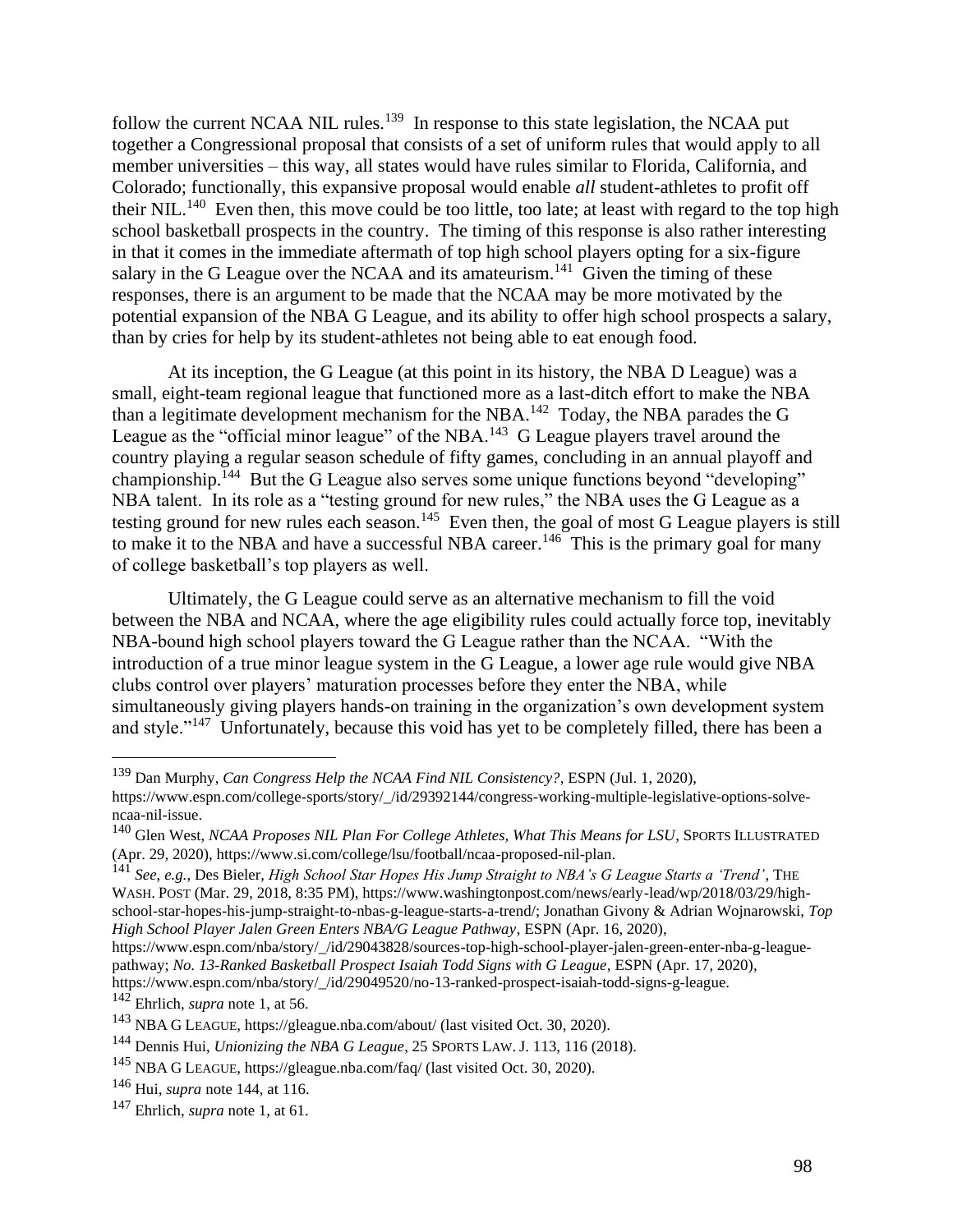growing movement among the nation's best high school players to seek other avenues besides the NCAA and their amateur rules.

Most recently, there are LaMelo Ball and RJ Hampton, who both played professionally in Australia before their likely lottery selection in the 2020 NBA Draft.<sup>148</sup> There have also been players who opted-out of their commitment to "blue chip" basketball programs to play in the G League and make significantly more money. Jalen Green, the projected first pick in the 2021 NBA Draft, is expected to receive a salary in the \$500,000 range while in the G league in the 2020 season.<sup>149</sup> To make matters worse for the NCAA, a top-tier player like Isaiah Todd actually decommitted from the University of Michigan to sign a deal similar to Green.<sup>150</sup> It is important to note, however, that finding alternative routes that circumvent playing in the NCAA is not a newfound concept among the country's best high school players. Brandon Jennings, in 2008, was the country's best high school point guard before he signed a three-year, \$1.65 million contract to play in Italy. <sup>151</sup> This was the first time a player of his caliber opted for a non-NCAA route to the NBA. Eventually, Jennings went on to be selected by the Milwaukee Bucks as a lottery selection in 2009, signaling that non-NCAA routes to the NBA do not necessarily decrease a prospect's "draft stock."

## IV. ELIGIBILITY RULES AND MINOR LEAGUE STRUCTURES IN THE MLB, NHL, AND THE PROFESSIONAL EUROPEAN MODEL

Professional baseball and the NCAA have a very different relationship than the NBA and the NCAA, due in large part to the draft eligibility rules of Major League Baseball ("MLB"). Generally, in order to be eligible for the MLB Draft, a player must be a resident of the United States or Canada and the player can never have signed a Major League or Minor League contract before.<sup>152</sup> Additionally, high school players, if they have graduated from high school and have not yet attended college or junior college, college players from four-year colleges who have either completed their junior season or are at least twenty-one-years-old, and junior college players, regardless of how many years of school they have completed, are eligible for the MLB Draft.<sup>153</sup> This means that players are forced to either commit to playing in college for at least

<sup>148</sup> Adam Zagoria, *LaMelo Ball Will Follow R.J. Hampton to the Australian Pro League*, FORBES (Jun 18, 2019, 6:46 AM), https://www.forbes.com/sites/adamzagoria/2019/06/18/lamelo-ball-will-follow-r-j-hampton-to-theaustralian-pro-league/#27c0a1e9154b.

<sup>149</sup> Chris Mannix, *NBA Mailbag: How Will the G League Pathway Program Impact College Basketball?*, SPORTS ILLUSTRATED (Apr. 24, 2020), https://www.si.com/nba/2020/04/24/nba-mailbag-g-league-college-basketball.

<sup>150</sup> *Id.*; *see*, *e.g.*, *Top Prospect Jonathan Kuminga Opts for G League Over NCAA*, NBA (Jul 16, 2020, 10:43 AM), https://www.nba.com/article/2020/07/16/jonathan-kuminga-opts-g-league-over-college (discussing how "[a]nother top-flight basketball recruit has opted for the NBA G League over college basketball"); Jeff Borzello, *Five-Star PG Daishen Nix Decommits From UCLA to Join G League*, ESPN (Apr. 28, 2020),

https://www.espn.com/nba/story/\_/id/29108600/five-star-pg-daishen-nix-decommits-ucla-join-g-league (discussing how one of the country's best point guards decommitted from UCLA to join the NBA G League).

<sup>151</sup> Broussard, *supra* note 9.

<sup>152</sup> First Year Player Draft, Official Rules, MLB, http://mlb.mlb.com/mlb/draftday/rules.jsp (last visited Oct. 17, 2020).

 $^{153}$  *Id.*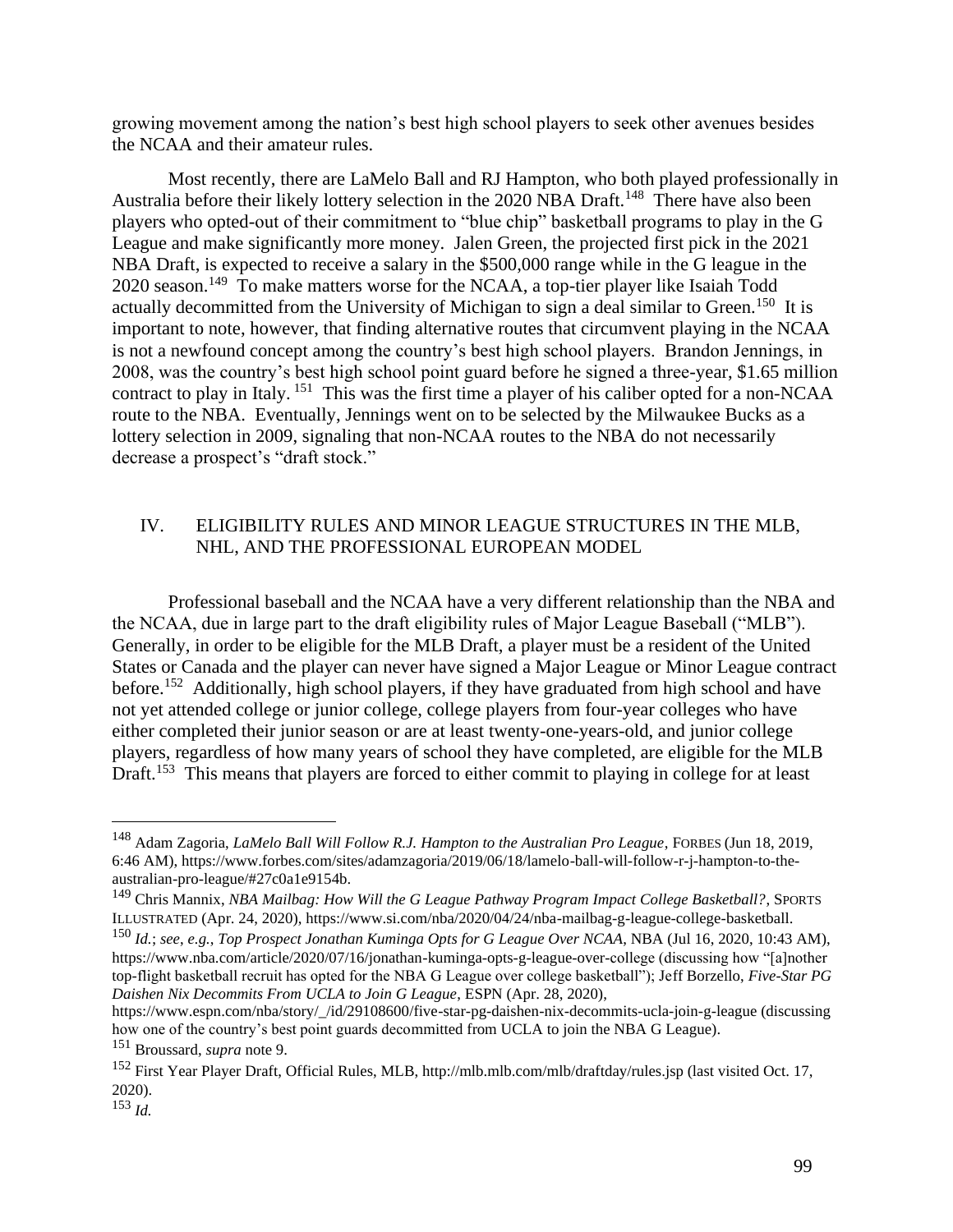three years or opting to join the ranks of the extensive minor league system immediately after high school.

With regard to the MLB's minor league structure, professional baseball has had the reputation for having the most extensive farm system of any professional sports league in America.<sup>154</sup> Every MLB team is singly affiliated with minor league teams on at least six different levels of minor league play, including following levels: Rookie, Class A Short-Season, Class A, A, AA, AAA.<sup>155</sup> Because every team has at least six minor league affiliates, each MLB team is paying the salary of hundreds of players – many of whom will never see the professional field.<sup>156</sup> Professional baseball, however, also has a very strong players' union that "has continually and systematically exploited minor leaguers."<sup>157</sup> Minor league players have no access to the open labor market, where the primary market restraints "can be classified as player mobility restrictions."<sup>158</sup> Unlike the NBA though, the MLB continues to enjoy the last remaining traces of their exemption from antitrust laws that the federal courts granted to baseball before the Curt Flood Act of 1998.<sup>159</sup>

The Curt Flood Act, however, does not apply to minor league players and, as a result, does not protect their contracts.<sup>160</sup> Additionally, minor league players receive none of the benefits of the MLBPA, which leaves their rights in the hands of unsupervised, unchecked MLB organizational owners.<sup>161</sup> As an example, the lack of minor league protection was on full display in 2018, when the MLB lobbied the federal government to further restrict minor league wages

<sup>154</sup> Hui, *supra* note 144, at 126. However, in 2019, news broke that the MLB planned to cut the total number of affiliated minor league teams from 160 to 120. *See* David Doolittle, *Key Questions as Minor League Baseball Officially Cancels 2020 Season*, ESPN (Jun. 30, 2020), https://www.espn.com/mlb/story/\_/id/29390182/keyquestions-minor-league-baseball-officially-cancels-2020-season; *see also* Brett Taylor, *The Dire and Scary State of Minor League Baseball*, BLEACHER NATION (Jul. 2, 2020) (discussing how the pandemic has impacted the minor league, further threatening the structure and viability of the league's structure).

<sup>155</sup> Andrew Simon, *Explaining the MLB Farm System* (May 13, 2019), https://www.mlb.com/news/the-mlb-farmsystem-explained.

<sup>156</sup> *But see*, Kevin Reichard, *RIP Minor League Baseball: 1901-2020* (Sept. 30, 2020),

https://ballparkdigest.com/2020/09/30/rip-minor-league-baseball-1901-2020/ (discussing how the MLB has eliminated 42 minor league teams, which would decrease the number of minor league teams an organization is affiliated with); Hui, *supra* note 144, at 126. A typical minor league baseball player struggles to earn a salary above the federal poverty level. *See* Shauna Teresa DiGiovanni, *Underpaid, Underrepresented, Unprotected: A Call for Change in the Status Quo of Minor League Baseball,* 22 SPORTS LAW. J. 243, 243-44 (2015).

<sup>157</sup> Garrett R. Broshuis, *Touching Baseball's Untouchables: The Effect of Collective Bargaining on Minor League Players*, 4 HARVARD J. OF SPORTS & ENT. L. 51, 51 (2013).

<sup>158</sup> David Williams, *Major League Baseball's Indentured Class: Why the Major League Baseball Players Association Should Include Minor League Players*, 53 U.S.F. L. REV. 515, 531 ("After a Major League Baseball team drafts an amateur player, the player is placed on the team's exclusive negotiating list."); Joel G. Maxcy, *Rethinking Restrictions on Player Mobility in Major League Baseball*, 20 CONTEMP. ECON. POL'Y 149, 150 (2002). <sup>159</sup> Hui, *supra* note 144, at 127.

<sup>160</sup> Edmund P. Edmonds, *The Curt Flood Act of 1998: A Congressional Response to Baseball's Antitrust Exemption, in Baseball and Antitrust: The Legislative History of the Curt Flood Act of 1998 Public Law No. 105- 297, 112 Stat. 2824* 1, 5 (Edmund P. Edmonds & William H. Manz eds. 2001). *See also* Edmund R. Edmonds, *The Curt Flood Act of 1998: A Hollow Gesture After All These Years*, 9 MARQ. SPORTS L.J. 315 (1999).

<sup>161</sup> Marc Normandin, *Why Minor League Baseball Players Haven't Unionized*, SB NATION (Jun. 5, 2018, 11:00 AM), https://www.sbnation.com/mlb/2018/6/5/17251534/mlb-draft-minor-league-baseball-union-phpa.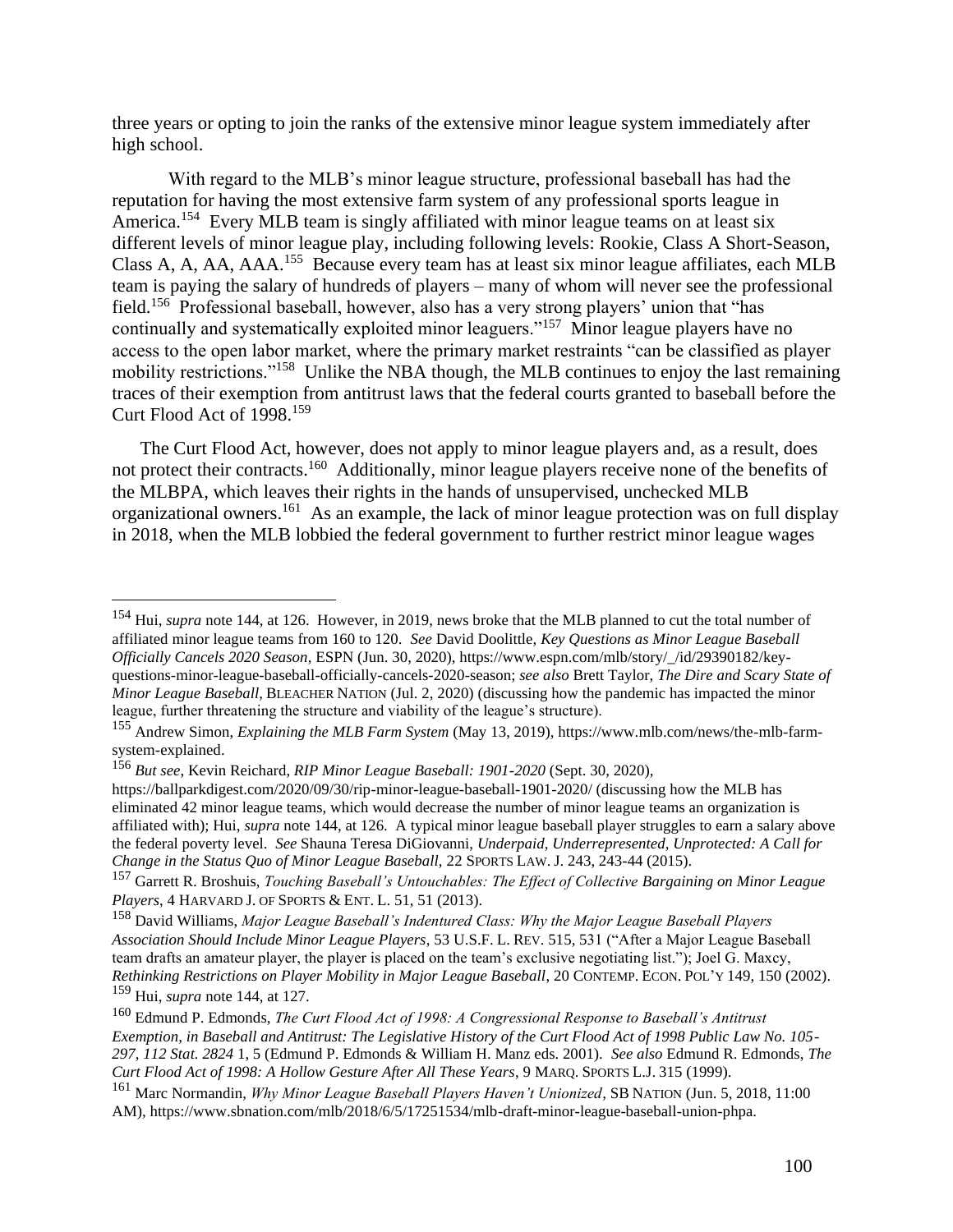more than they already were.<sup>162</sup> Even Gene Orza, a twenty-six-year labor attorney for the MLBPA, emphasized that "the Players Association doesn't represent the minor league players, and therefore, ha[s] no obligation to help them out."<sup>163</sup> Because of this, minor league players are easily exploitable, lack any formal means of protection, and have a low standard of living in the wake of their low salary and short season.<sup>164</sup>

The National Hockey League ("NHL"), on the other hand, has the most lenient, playerfriendly draft eligibility rules of any major professional sports organization in the United States. There is no established age floor in the NHL, unlike its NBA counterpart. <sup>165</sup> Instead, any player who will be eighteen by September 15th of that calendar year through any player who will still be twenty at the end of said calendar year is available to be selected in the NHL Draft; to make matters more inclusive, any player who is twenty-one or twenty-two and had previously been drafted, but did not sign with the team that drafted them is again eligible for that year's draft.<sup>166</sup> The pool of eligible players includes any domestic or international players, players who have been passed over in previous drafts, those who chose not to sign with the team that previously drafted them, and players participating in junior-level, high school, college, or professional hockey overseas.<sup>167</sup> For those not drafted, there is also a period of time in which they have the opportunity to sign with an NHL team as an undrafted free agent as opposed to waiting and reentering a subsequent draft.<sup>168</sup>

Even after being selected, the NHL's system for managing the contract status of drafted players is still incredibly flexible and friendly to both teams and players, in that the negotiation process has more room for truly determining an adequate salary in light of the players' skill.<sup>169</sup> An NHL team has nearly a year, until the following June 1st after the draft, to retain the exclusive negotiating rights with a domestic draft pick.<sup>170</sup> While the NHL has built in certain signing procedures that allow drafted players, and their respective teams, to mitigate the risks of certain players not being ready for the NHL immediately, these same procedures cannot apply to those players who are committed to playing in the NCAA in light of the NCAA's amateurism rules.<sup>171</sup> Because of this, the NHL and NCAA found a "loophole" to the NCAA's rules. Any drafted player, who is, or becomes, a college student by June 1st following his initial draft selection does not need to agree to a contract with the NHL team that drafted him in order to maintain his relationship with that team; instead, the team retains the exclusive negotiating rights

<sup>171</sup> *Id.* at 210-211.

<sup>162</sup> *Id.*

<sup>163</sup> *Id.*

<sup>164</sup> *Id.*

<sup>&</sup>lt;sup>165</sup> Tyler Yaremchuk, *Now is the Time for the NHL to Change the Draft Age*, OILERSNATION (Mar. 26, 2020, 9:00 AM), https://oilersnation.com/2020/03/26/now-is-the-time-for-the-nhl-to-change-the-draft-age/ (explaining the intricacies of the NHL Draft, and even proposing the minimum age be increased to nineteen in order to create more excitement around the draft).

<sup>166</sup> Leach, *supra* note 10, at 209-10.

<sup>&</sup>lt;sup>167</sup> Collective Bargaining Agreement Between the National Hockey League and National Hockey League Players' Ass'n, Art. 8, https://www.thedraftanalyst.com/nhl-cba-rules-on-entry-draft-2013-2022/ (last visited Oct. 30, 2020). <sup>168</sup> Leach, *supra* note 10, at 210.

<sup>&</sup>lt;sup>169</sup> Trevor Levine, *Two Worlds Collide: Salary Arbitration for NHL Players in the Salary Cap Era*, 26 OHIO ST. J. ON DISP. RESOL. 729, 736 (2011).

<sup>170</sup> Leach, *supra* note 10, at 210.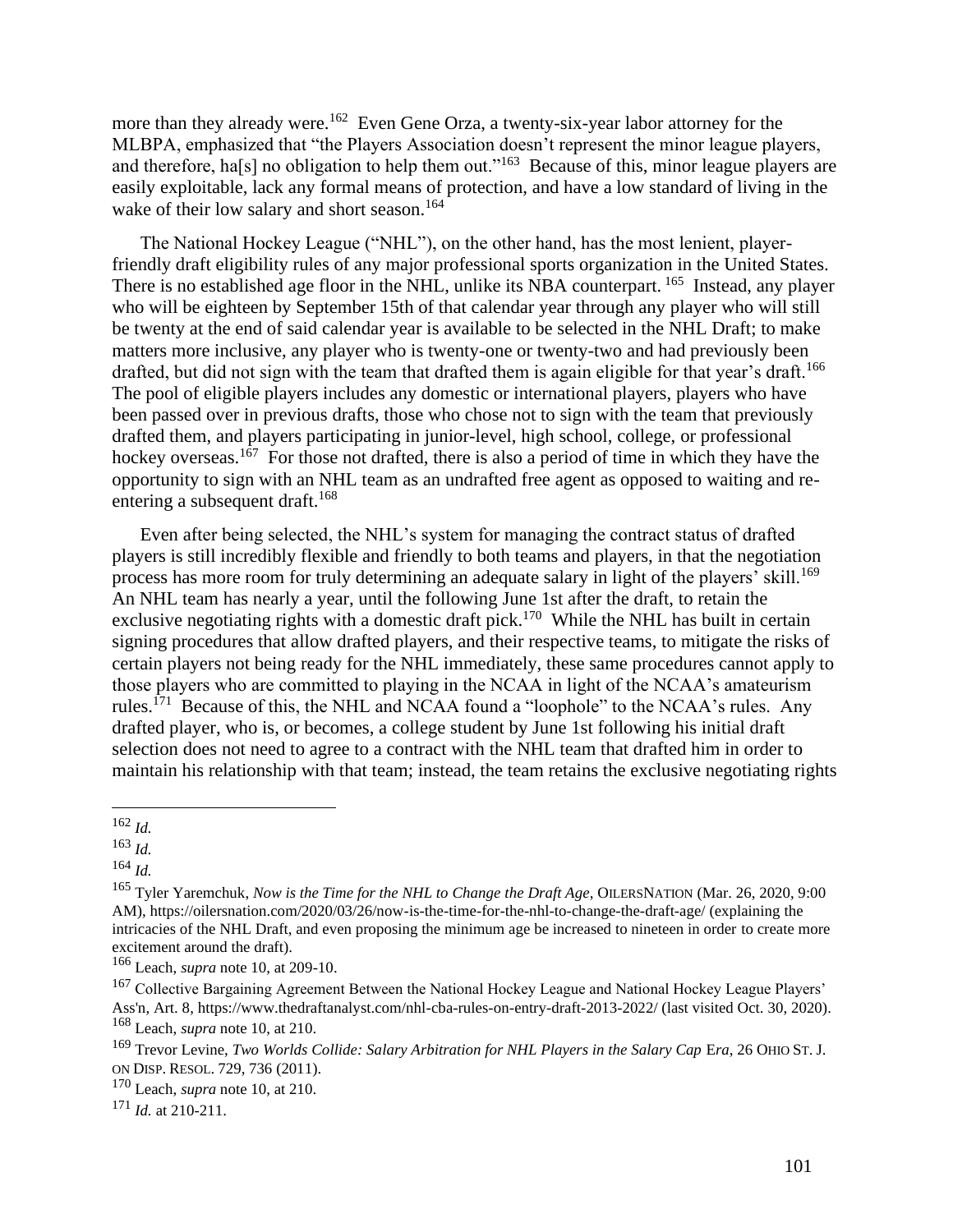with that player throughout their five years of NCAA eligibility, or until August 15th following his graduation. $172$ 

Unlike the inequitable and non-unionized minor league system of the MLB, professional hockey and the NHL is home to the most established unionized minor league in any major professional sport.<sup>173</sup> In 1967, NHL players made a second attempt at forming a players' association after the players' first efforts were met with less than successful results.<sup>174</sup> Since 1967, the National Hockey League Players' Association ("NHLPA") has thrived and gone on to represent professional hockey players with much success.<sup>175</sup>

Structurally, the NHL has two premier minor leagues: the American Hockey League ("AHL") and the East Coast Hockey League ("ECHL").<sup>176</sup> The AHL, often likened to the MLB's triple-A minor league, is the top minor league of the NHL; the league itself has a "30-for-30" model, where each AHL team has an NHL affiliate.<sup>177</sup> The AHL's minimum salary was  $$51,000$  in 2020-21, and the average salary was over \$90,000 in 2015.<sup>178</sup> In addition to this salary, AHL players receive quality benefits, including a per diem allowance on the road, travel expenses, health insurance coverage, and arbitration for dispute resolution.<sup>179</sup> While these figures are still low compared to the NHL's minimum player salary, they are much higher than what the average minor league baseball or G League player would make.<sup>180</sup> As minor league hockey does not generate the large attendance or TV revenues of other minor leagues, the difference in salary is most likely the result of collective bargaining at the major league level.<sup>181</sup>

https://www.providencejournal.com/article/20150221/news/150229777.

<sup>179</sup> Hui, *supra* note 144, at 130.

<sup>&</sup>lt;sup>172</sup> *Id.* at 211 (discussing how even "[w]hile playing in college, the draftee may keep in contact with coaches and executives and may attend team camps, giving both sides an understanding of the player's professional-readiness and organizational fit, and may even receive and consider contract offers to leave school early, so long as an agent is not used while enrolled).

<sup>&</sup>lt;sup>173</sup> In 2020, the NBA's G League formed a union, which will temporarily be named the Basketball Players Union (BPA). *See* Cassandra Negley, *G League Players Form Union with Assist from NBPA*, YAHOO!SPORTS (Jul. 21, 2020), https://sports.yahoo.com/g-league-players-form-union-with-assist-from-nbpa-173909367.html; Dennis Hui, *supra* note 144, at 130. However, there has been a recent push for the MLB's minor league to unionize. *See*, *e.g.*, David Williams, Comment, *Major League Baseball's Indentured Class: Why the Major League Baseball Players Association Should Include Minor League Players*, 53 U.S.F. L. Rev. 515 (2019); Brad Doolittle, *Advocacy Group Formed for Minor League Baseball Players*, ESPN (Mar. 20, 2020),

https://www.espn.com/mlb/story/\_/id/28931445/advocacy-group-formed-minor-league-baseball-players. <sup>174</sup> Liz Mullen, *The Making of a Union: NHLPA Celebrates a Milestone of its Own, As Players' Union Turns 60*, SPORTS BUSINESS JOURNAL ISSUES (Jan. 23, 2017).

<sup>&</sup>lt;sup>175</sup> What We Do NHLPA, https://www.nhlpa.com/the-pa/what-we-do (last visited May 18, 2021).

<sup>176</sup> NHL TEAM AFFILIATES, https://records.nhl.com/franchises/team-affiliates (last visited Oct. 30, 2020).

<sup>177</sup> Gary R. Blockus, *AHL is One Step Away From NHL*, THE MORNING CALL (Sep. 29, 2014) (analogizing the AHL to baseball's Triple-A league).

<sup>178</sup> PROFESSIONAL HOCKEY PLAYERS' ASSOCIATION, AHL-PHPA CBA (2019),

https://www.phpa.com/site/agreements#Maximum%20Salary; Brian MacPherson, *Minor League Hockey Players Benefit From NHL Relationship*, PROVIDENCE JOURNAL (Feb. 21, 2015, 11:15 PM),

<sup>180</sup> PROFESSIONAL HOCKEY PLAYERS' ASSOCIATION, AHL-PHPA CBA (2019),

https://www.phpa.com/site/agreements#Maximum%20Salary (the NHL's minimum salary for the 2019-20 season being \$50,000 and the minimum salary for 2023-24 season being \$52,725).

<sup>181</sup> Hui, *supra* note 144, at 130-31.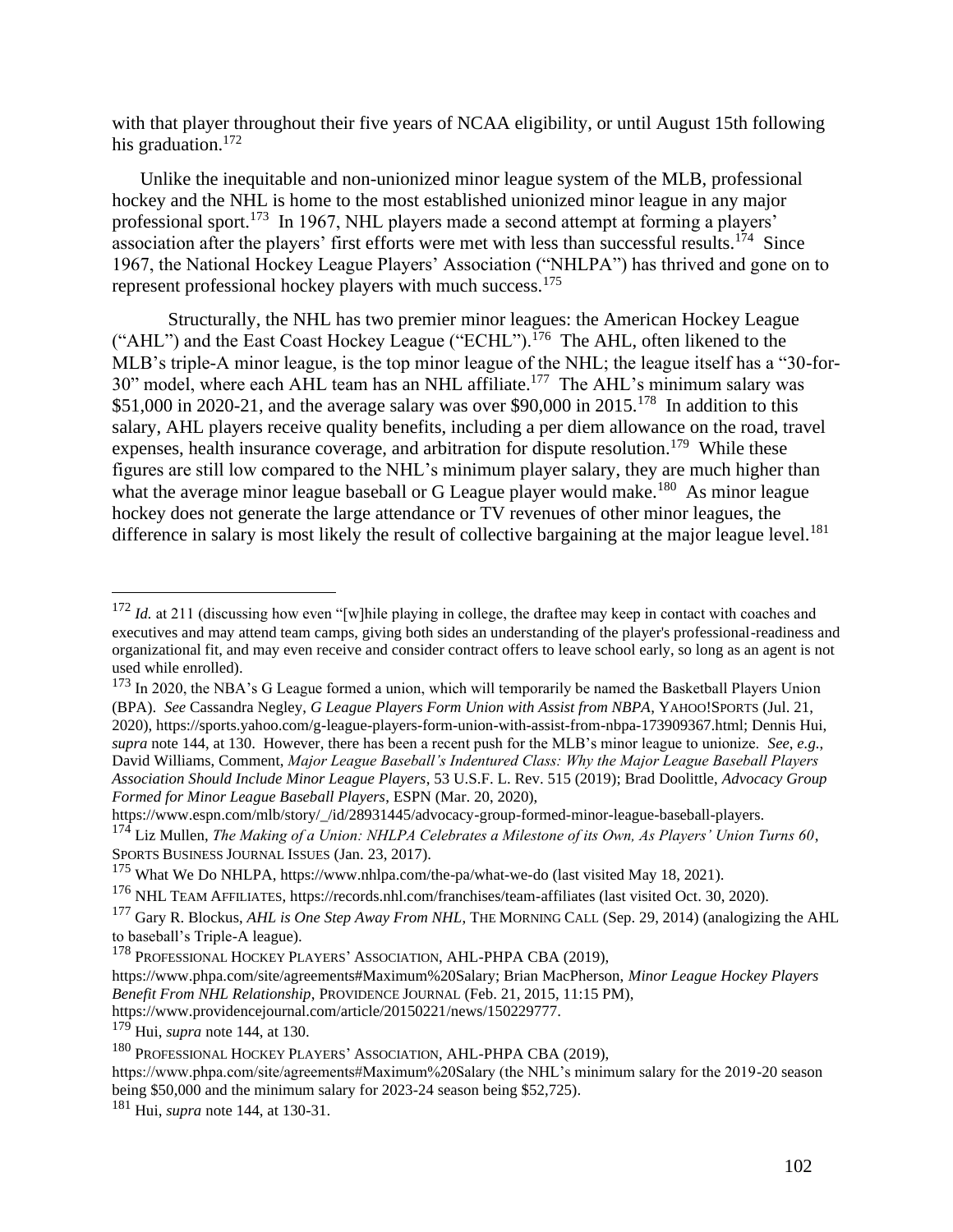On a completely different side of the professional league spectrum, professional basketball in Europe presents a completely different structure than any professional organization in the U.S. European teams often have varying sets of rules and eligibility requirements. For example, some European leagues place certain restrictions on the number of foreign players they allow on their roster.<sup>182</sup> On the other hand, some leagues outside of Europe have a similar structure to the NBA, where there is a set number of teams and they compete to win an annual championship.<sup>183</sup> Other European basketball leagues tend to take a tiered approach, in which teams compete in certain leagues only after they have met certain performance expectations in smaller national leagues.<sup>184</sup> For example, teams' qualifications for the EuroLeague (the premier basketball league in Europe) is based on their success in their domestic leagues and other competitions around Europe.<sup>185</sup>

European basketball allows teams to sign players as teens, develop them, and bring them up in that specific league.<sup>186</sup> Take Luka Doncic as a case study of European basketball development. At just sixteen-years-old, Doncic had become the youngest player to step on the floor with Real Madrid, Spain's premier professional team.<sup>187</sup> Doncic came to the club at the age of thirteen, when he uprooted his life in Slovenia to live with the organization and train with their professional staff.<sup>188</sup> At thirteen, Doncic had signed a deal with Real Madrid that lasted through 2022; that deal, however, was always looking towards his future in the NBA with multiple NBA escape clauses.<sup>189</sup> Since then, he was drafted as the third overall pick in the 2018 NBA Draft, and in his second season in the NBA averaged nearly 29 points per game.<sup>190</sup>

While it is easy to attribute Doncic's success to anything other than the European development model, European players are clearly taking the NBA by storm.<sup>191</sup> Today, 108 international players from thirty-eight countries were on "opening-night rosters for the 2019-20

<sup>182</sup> Allison Slusher, *A Much Needed Travel Call: Using the G League as the NBA's Key to International Expansion*, 8 MISS. SPORTS L. REV. 69, 77 (2019) ("Italy's Lega Basket Serie A is one such league as it requires a team's roster to have five Italian players at all times. The remaining slots can either be filled by five players from outside the European Union or three players from outside the European Union and four players from the European Union"). <sup>183</sup> *Id.* at 77 (discussing how the NBL, Australia's professional basketball league is similar in structure to the NBA).

<sup>184</sup> *Id.* at 76.

<sup>185</sup> *Id.* at 76.

<sup>186</sup> Grant Hughes, *How Europe Changed the NBA Game Forever*, BLEACHER REPORT (Sep. 6, 2013), https://bleacherreport.com/articles/1764154-how-europe-changed-the-nba-game-forever.

<sup>187</sup> David Pick, *All Hail Luka Doncic, Europe's 16-Year-Old Hoops Prince*, BLEACHER REPORT (Nov. 13, 2015), https://bleacherreport.com/articles/2588799-all-hail-luca-doncic-europes-16-year-old-hoops-prince. At the age of 14, Ricky Rubio was the youngest player to have ever played professional basketball in Spain. *See* Pete Thamel, *Ricky Rubio at 19: The Prodigy Is Coming of Age*, THE NEW YORK TIMES (Aug. 28, 2010),

https://www.nytimes.com/2010/08/29/sports/basketball/29rubio.html (discussing the accolades of Ricky Rubio and his draft prospects before the turning 20).

<sup>188</sup> Pick, *supra* note 187.

<sup>189</sup> *Id.*

<sup>190</sup> NBA ADVANCED STATS, https://stats.nba.com/player/1629029/ (last visited Oct. 9, 2020).

<sup>191</sup> James Benge, *Giannis Antetokounmpo Leads Charge as Europeans Take NBA By Storm*, EVENINGSTANDARD (Jan. 16, 2019, 2:56 PM), https://www.standard.co.uk/sport/giannis-antetokounmpo-leads-charge-as-europeans-takenba-by-storm-a4040741.html.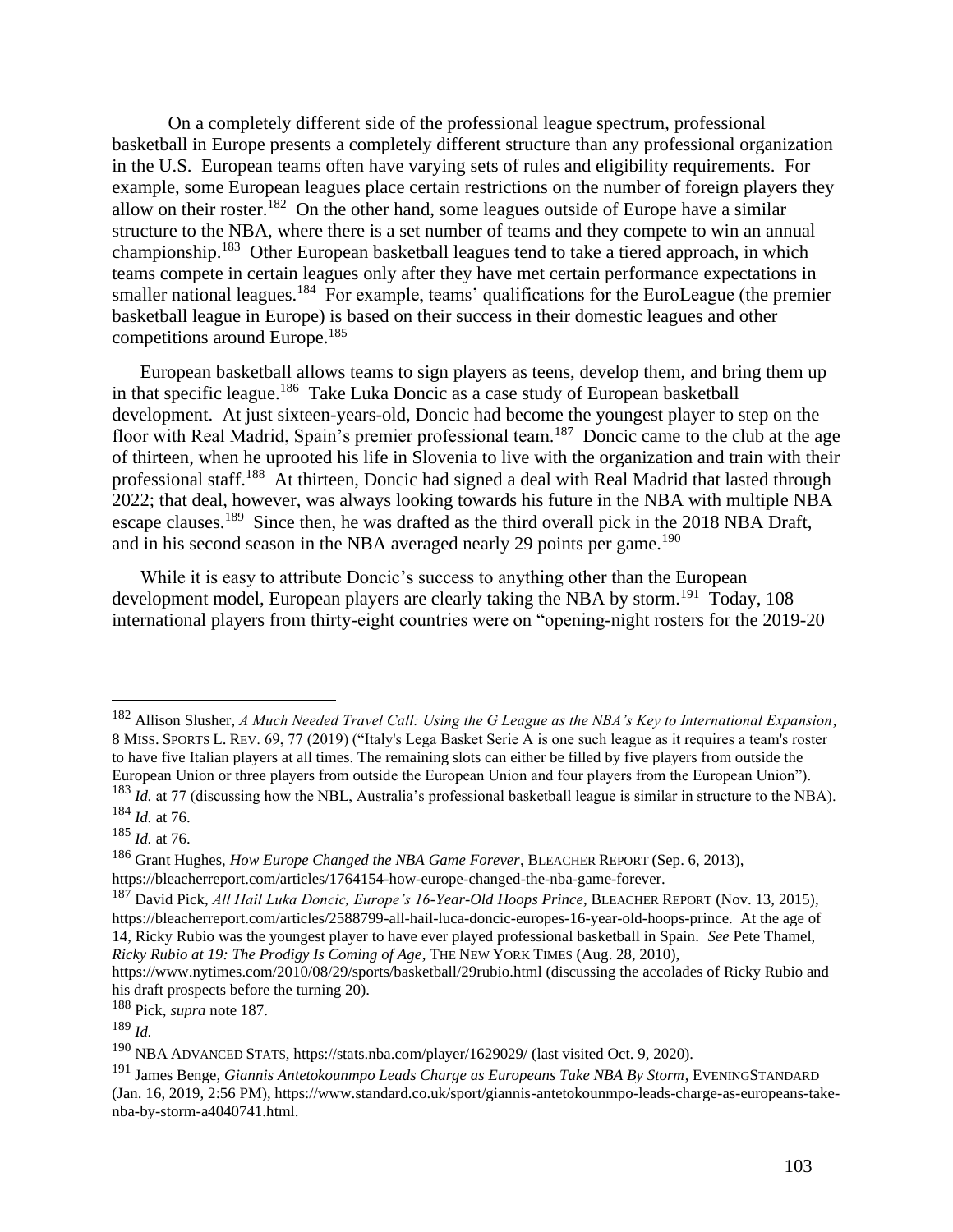season."<sup>192</sup> Among those players, four won 2018-19 Kia NBA Performance Awards: Giannis Antetokounmpo won the NBA Most Valuable Player, Doncic won Rookie of the Year, Pascal Siakam won NBA Most Improved Player, and Rudy Gobert won NBA Defensive Player of the Year.<sup>193</sup> It is easy to see then that European player success in the NBA is in large part due to the structure and development of European players. These players' professional, structured development began at a younger age while overseas compared to their American counterparts, who often played on unstructured and unregulated AAU teams until they went to an NCAA member institution.

#### V. CONCLUSION

While the present infrastructure of the NBA Draft make it unlikely, if not completely impossible to adopt a model similar to those seen in Europe, the NBA and its G League could very easily adopt eligibility rules and a draft structure similar to that of the NHL with great success. Even with the European model's success, it would be too difficult to completely reshape the way professional basketball is formatted. The MLB model, on the other hand, has proven to be incredibly problematic in its treatment of minor league players, and given its sheer size, the NBA and the G League would likely opt for a more financially viable minor league structure.

The NHL, on the other hand, has had prospered with their sports entry model, even without the viewership and endorsement deals of the NBA and its affiliates. The NBA could more easily adopt the structure of the NHL's eligibility requirements and the flexibility that comes with those rules. In applying this format to current and future players, the NBA would be ensuring NBA organizations actually get NBA-ready talent when they want, as opposed to forcing teams to abide by a blanket prohibition on players under the age of nineteen. It may be easy and more financially viable for the NBA to simply allow a player to develop elsewhere for a year before entering the NBA—saving the NBA millions in development costs and allowing organizations to avoid any unnecessary risk. However, given the growing fanbase of the G League and the newer NIL rules that are sprouting up around the country, now, more than ever, the NBA is primed to take a step in the right direction towards implanting a true minor league.

The NHL Draft model would simply be the mechanism by which high school basketball players would have the best chance to truly assess their professional outlooks without losing NCAA eligibility. This model would allow players to either: (1) enter the NBA Draft immediately, and play in the G League to develop their talent in a system more akin to that of an actual minor league; (2) enter the NBA Draft immediately and then opt to play in the NCAA as their means of development, and in doing so student-athletes could potentially increase their marketability and brand with the new NIL rules at the collegiate level; (3) a player could not be drafted and sign with an NBA franchise, in which case the NBA organization can opt to send that

<sup>192</sup> *See* Press Release, NBA, NBA Rosters Feature 108 International Players in 2019-20 (Oct. 22, 2019), https://www.nba.com/article/2019/10/22/nba-rosters-feature-108-international-players-2019-20 (The mostrepresented countries among the 108 international players on opening-night rosters were Canada (16 players), Australia (nine players), France (eight players), Croatia (seven players) and Serbia (six players)). <sup>193</sup> *Id.*